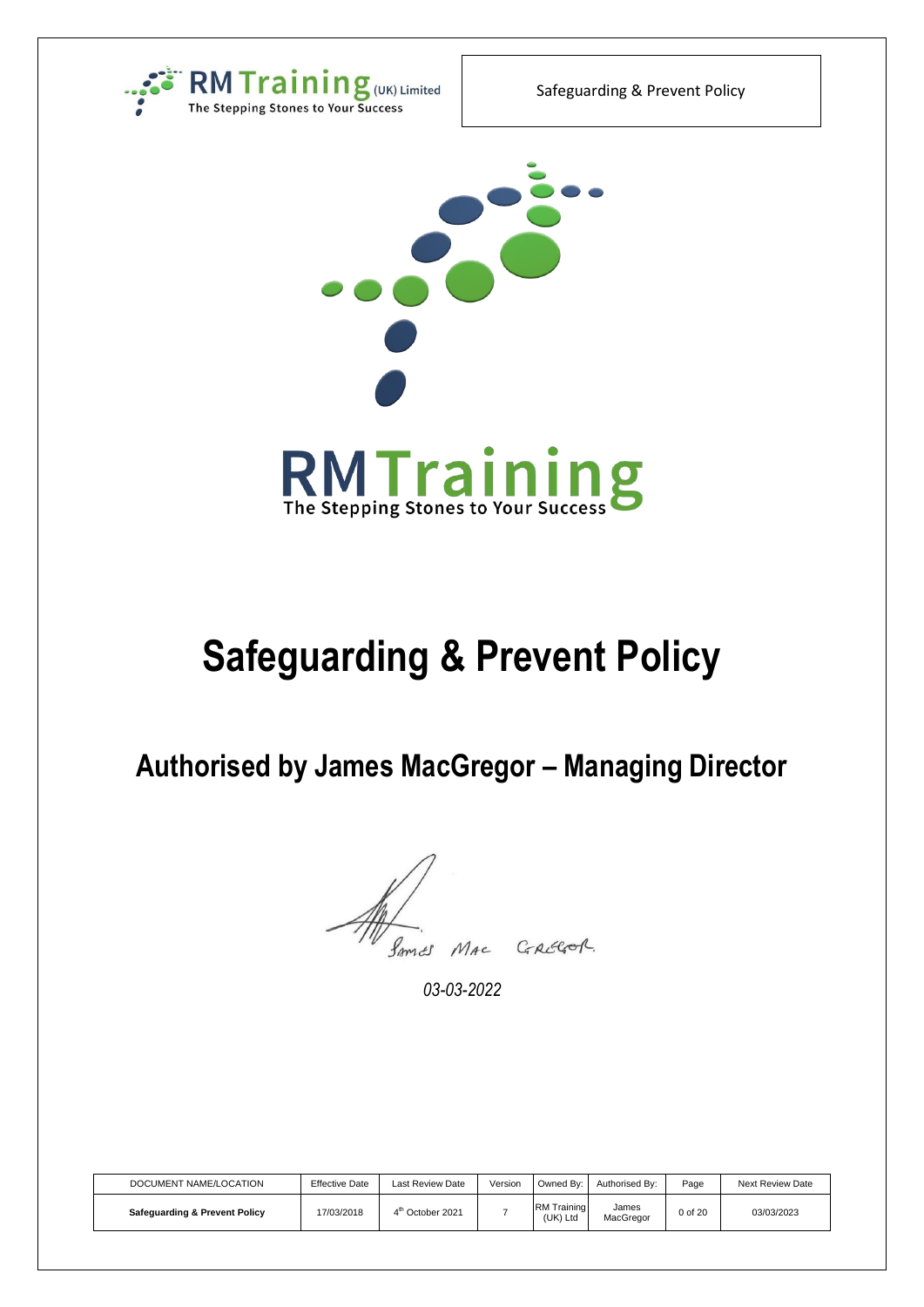

# Contents

| DOCUMENT NAME/LOCATION | <b>Effective Date</b> | Last Review Date | Version | Owned By: | Authorised By: | Page | Next Review Date |  |
|------------------------|-----------------------|------------------|---------|-----------|----------------|------|------------------|--|

| DOCUMENT NAME/LOCATION        | Effective Date | Last Review Date             | Version | Owned Bv:                      | Authorised By:     | Page    | Next Review Date |
|-------------------------------|----------------|------------------------------|---------|--------------------------------|--------------------|---------|------------------|
| Safeguarding & Prevent Policy | 17/03/2018     | 4 <sup>th</sup> October 2021 |         | <b>RM</b> Training<br>(UK) Ltd | James<br>MacGregor | of $20$ | 03/03/2023       |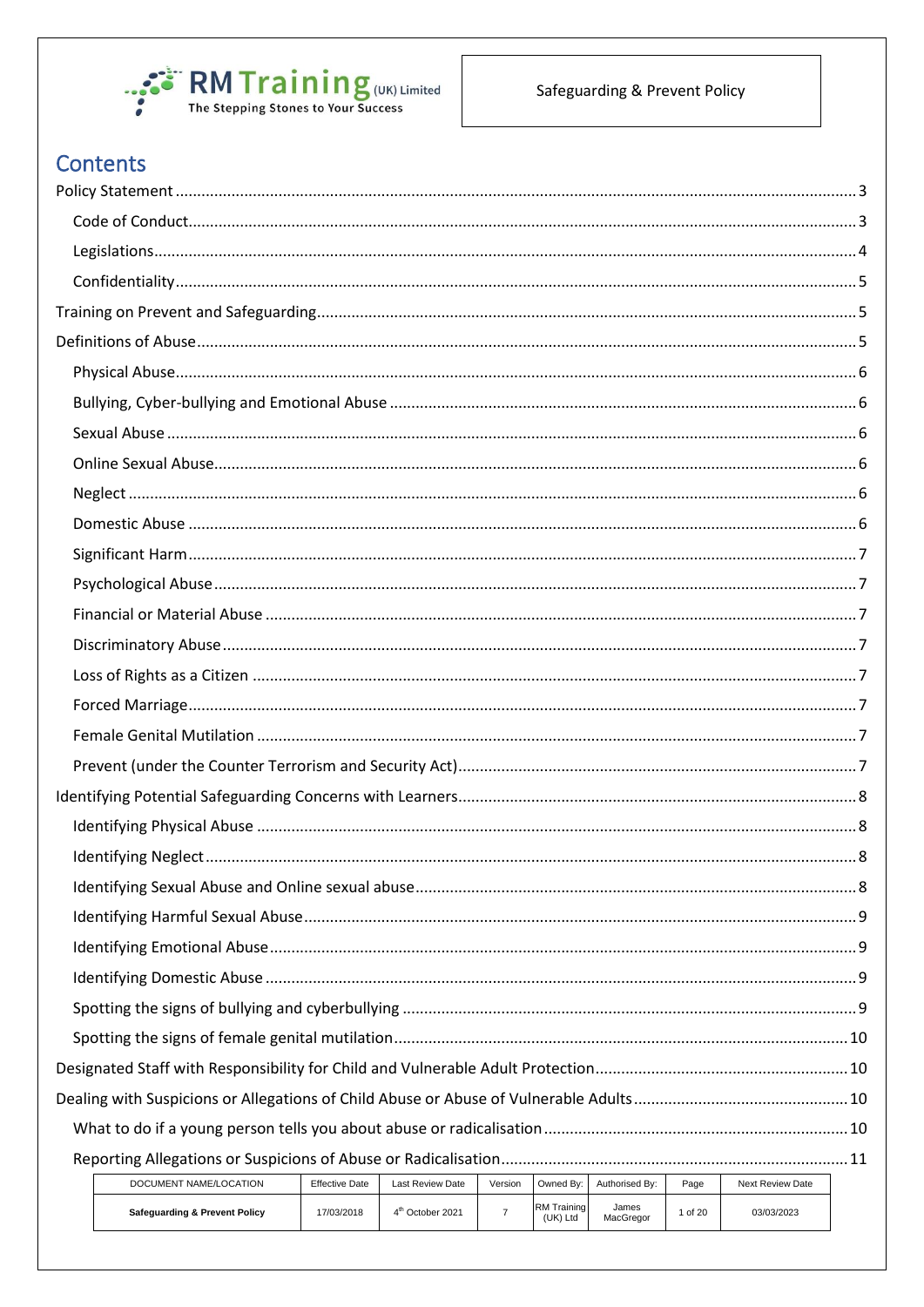

| Prevent Key Indicators - Identifying Changes In Behaviour of Apprentices and Employees  16 |  |
|--------------------------------------------------------------------------------------------|--|
|                                                                                            |  |
|                                                                                            |  |
|                                                                                            |  |
|                                                                                            |  |
|                                                                                            |  |
|                                                                                            |  |
|                                                                                            |  |

| DOCUMENT NAME/LOCATION        | <b>Effective Date</b> | <b>Last Review Date</b>      | Version | Owned By:                      | Authorised By:     | Page    | Next Review Date |
|-------------------------------|-----------------------|------------------------------|---------|--------------------------------|--------------------|---------|------------------|
| Safeguarding & Prevent Policy | 17/03/2018            | 4 <sup>th</sup> October 2021 |         | <b>RM</b> Training<br>(UK) Ltd | James<br>MacGregor | 2 of 20 | 03/03/2023       |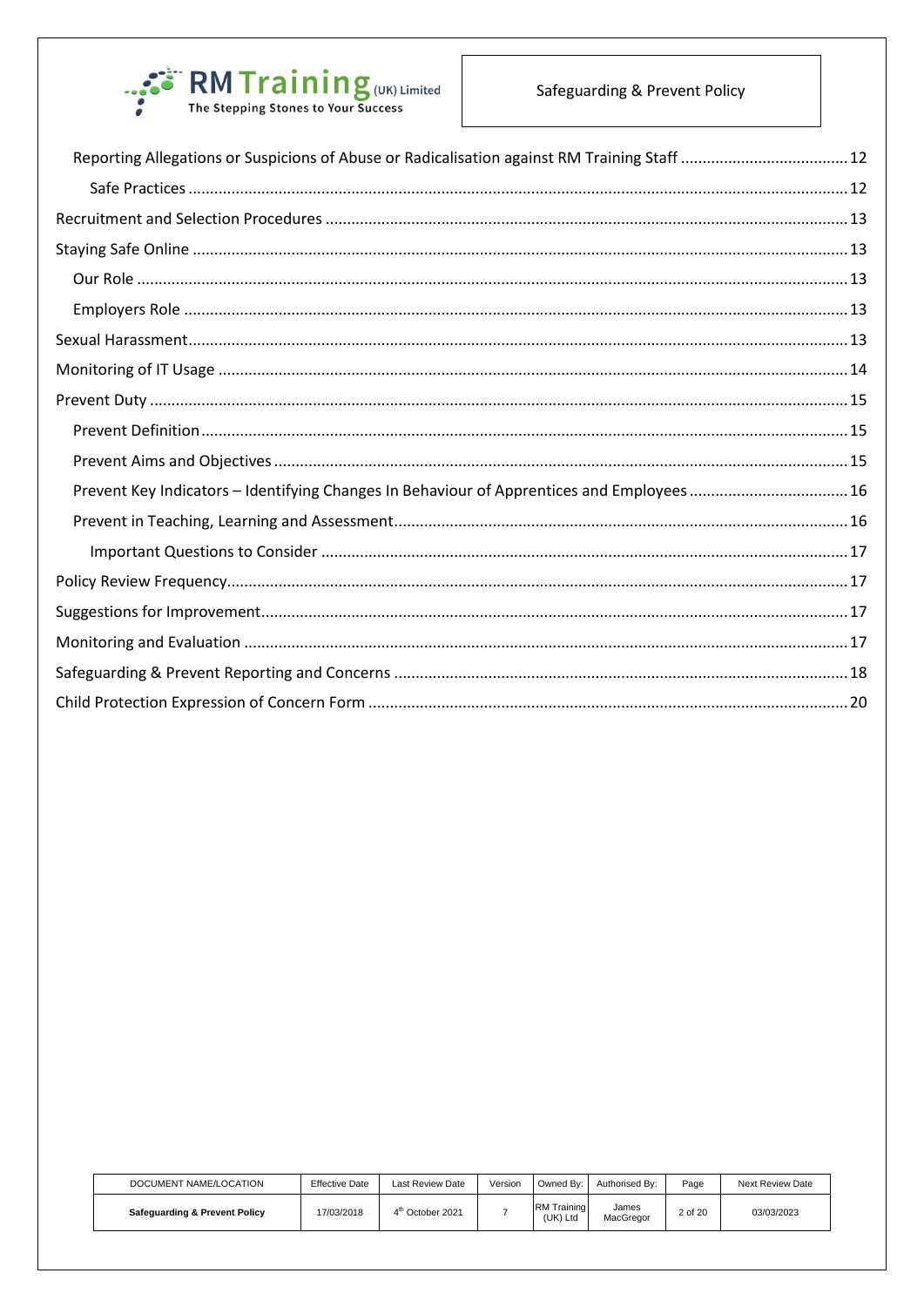



# <span id="page-3-0"></span>Policy Statement

This policy is issued to all members of staff and learners and is available on the RM Training website [\(www.rmtraining.co.uk\)](http://www.rmtraining.co.uk/). The policy can be found displayed on the noticeboard withing RM Training head office as well as being distributed to all learner locations.

Throughout these policies and procedures, reference is made to 'children and young people'. This term is used in reference 'those under 18 years of age ' as stated in the most recent version of (The Children Act).

RM Training recognise that some adults can also be vulnerable to abuse; as such the procedures may be applied (with appropriate adaptations) to allegations of abuse and the protection of vulnerable adults. The term 'vulnerable' adult refers to any person aged 18 years and over who is or may be in need of support and community care services by reason of mental impairment, disability or illness and who is or may be unable to fully take care of him/herself or unable to protect him/herself against significant harm or exploitation.

RM Training fully recognises its legal responsibility and is committed to ensuring that:

- all staff and employers abide by Safeguarding & Prevent rules;
- it provides a safe environment for all learners;
- it identifies children, young people and vulnerable adults who are suffering or likely to suffer significant harm from the initial interview stage;
- it takes appropriate action to see that such children, young people and vulnerable adults are kept safe, at home, at RM Training, and at all other activities relating to apprenticeship or educational placement;
- confidentiality is applied to any information of a personal and/or sensitive nature and that staff will receive guidance on the management and disclosure of confidential information where appropriate.

RM Training is committed to safeguarding the welfare of its learners and expects all staff and volunteers to share this commitment.

- We believe every learner should be valued, safe and happy. We want to make sure that learners we have contact with know this and are empowered to tell us if they are suffering harm.
- We want learners who use or have contact with this organisation to enjoy what we have to offer in safety.
- We will achieve this by having an effective safeguarding procedure following National and Local guidance.
- If we discover or suspect a learner is suffering harm, we will notify social services or the police in order that they can be protected if necessary.
- The safeguarding policy and procedures apply to all staff, volunteers and users of RM Training and anyone carrying out any work for us or using our premises.
- We will review our safeguarding policy and procedures yearly to make sure they are still relevant and effective.

### <span id="page-3-1"></span>Code of Conduct

- Always remember that while you are at work, you are in a position of trust and your responsibilities to the learners and the organisation must always be uppermost in your mind.
- Never use any kind of physical punishment or chastisement such as smacking or hitting.
- Do not smoke in front of any child or young person.
- Do not use prescribed drugs or be under the influence of alcohol.
- Never behave in a way that frightens or demeans anyone.
- Do not use any racist, sexist, discriminatory or offensive language.

| DOCUMENT NAME/LOCATION        | <b>Effective Date</b> | Last Review Date             | Version | Owned Bv:                      | Authorised By:     | Page    | Next Review Date |
|-------------------------------|-----------------------|------------------------------|---------|--------------------------------|--------------------|---------|------------------|
| Safeguarding & Prevent Policy | 17/03/2018            | 4 <sup>th</sup> October 2021 |         | <b>RM</b> Training<br>(UK) Ltd | James<br>MacGregor | 3 of 20 | 03/03/2023       |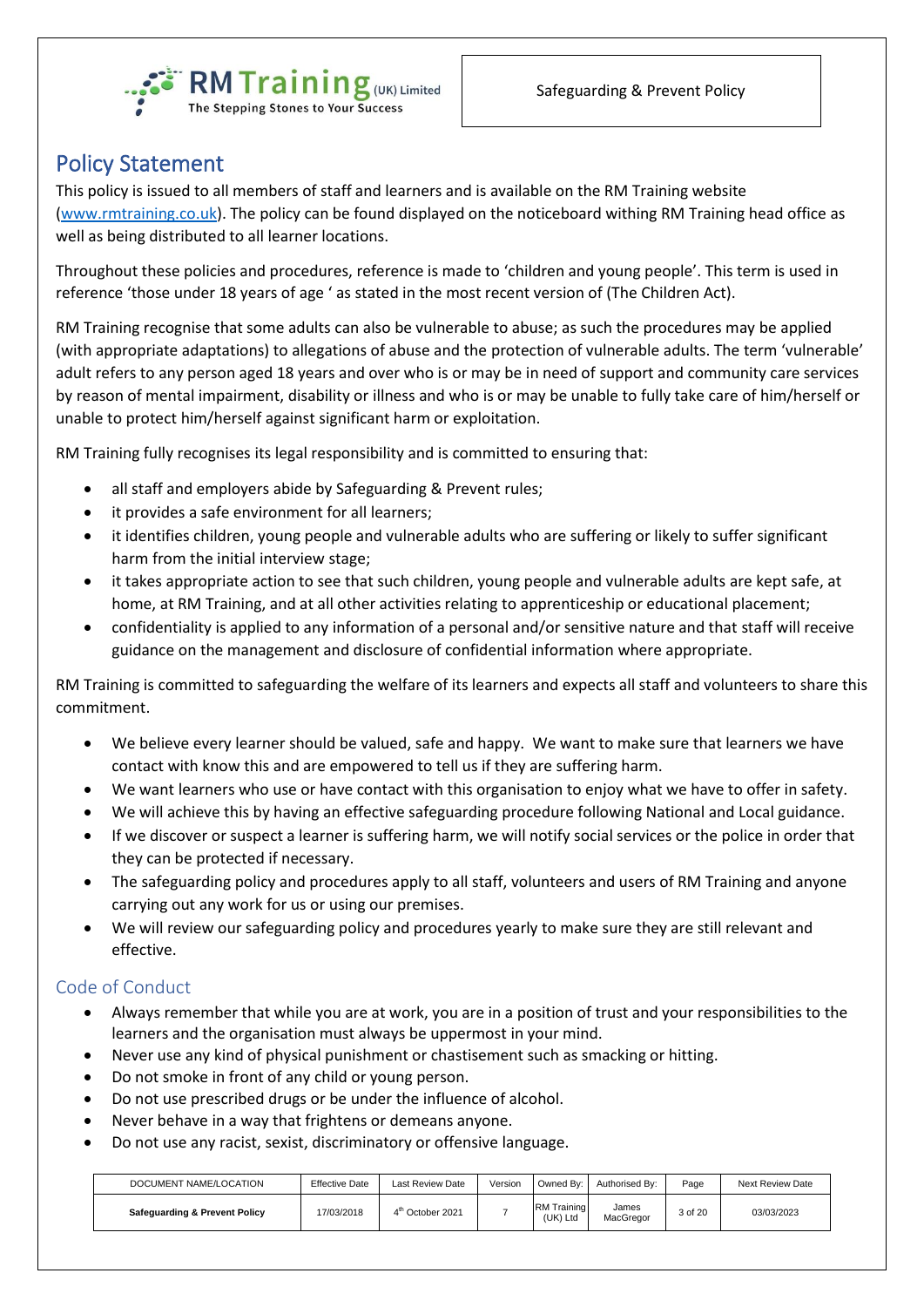



- Generally, you should not give learners presents or personal items. If a gift were to be given, it should come from the organisation and be agreed with the named person for safeguarding and if appropriate, the learner's parent/guardian. Similarly, do not accept gifts yourself other than small tokens for appropriate celebrations, which you should mention to the Safeguarding Officer.
- You should not invite a learner to your home or arrange to see them outside the set activity times.
- You should not engage in any sexual activity (this would include using sexualised language) with a learner you meet through your duties or start a personal relationship with them, this would be an abuse of trust.
- Exercise caution about being alone with a learner. In situations where this may be needed (for example where a learner wants to speak in private) think about ways of making this seem less secret for example by telling another worker or volunteer what you are doing and where you are, leaving a door ajar, being in earshot of others and lastly note the conversation in the log.
- Physical contact should be discouraged.
- Do talk explicitly to learners about their right to be kept safe from harm.
- Do listen to learners and take every opportunity to raise their self-esteem.
- Do work as a team with your co-workers/volunteers. Agree with them what behaviour you expect from learners and be consistent in enforcing it.
- If you must speak to a learner about their behaviour remember you are challenging 'what they did' not 'who they are'.
- Do make sure you have read and understand the safeguarding procedure and that you feel confident that you know how to recognise when a learner may be suffering harm, how to handle any disclosure and how to report any concerns.
- Do seek advice and support from your colleagues or supervisors and your designated person for safeguarding.
- Do be clear with anyone disclosing any matter that could concern the safety and wellbeing of a learner that you cannot guarantee to keep this information to yourself.
- Do seek opportunities for training such as that available through the Local Safeguarding Children Board

### <span id="page-4-0"></span>Legislations

In developing the policies and procedures RM Training consulted with, and have taken account of, guidance issued by the Department of Education and Skills and other relevant bodies and groups. The procedures have been developed in co-operation with the Local Safeguarding Children Boards in the areas around the Essex, Kent and London. The policy and procedures comply with the most up to date versions of the following guidance entitled Keeping Children Safe in Education. In relation to vulnerable adults: Safer Practice, Safer Learning, Southend on Sea Adult Protection Procedures.

The following national guidelines most recent version should also be read when working with this policy;

- [PREVENT Strategy HM Government](https://www.gov.uk/government/publications/prevent-duty-guidance)
- [Keeping Children Safe in Education DfE](https://www.gov.uk/government/publications/keeping-children-safe-in-education--2)
- [Working Together to Safeguard Children HM Government](https://www.gov.uk/government/publications/working-together-to-safeguard-children--2)
- [Education and Training \(Welfare of Children\) Act](https://www.legislation.gov.uk/ukpga/2021/16)
- [Counter-Terrorism and Security Act](https://www.gov.uk/government/collections/counter-terrorism-and-security-bill)

| DOCUMENT NAME/LOCATION                   | <b>Effective Date</b> | <b>Last Review Date</b>      | Version | Owned By:                      | Authorised By:     | Page    | <b>Next Review Date</b> |
|------------------------------------------|-----------------------|------------------------------|---------|--------------------------------|--------------------|---------|-------------------------|
| <b>Safeguarding &amp; Prevent Policy</b> | 17/03/2018            | 4 <sup>th</sup> October 2021 |         | <b>RM</b> Training<br>(UK) Ltd | James<br>MacGregor | 4 of 20 | 03/03/2023              |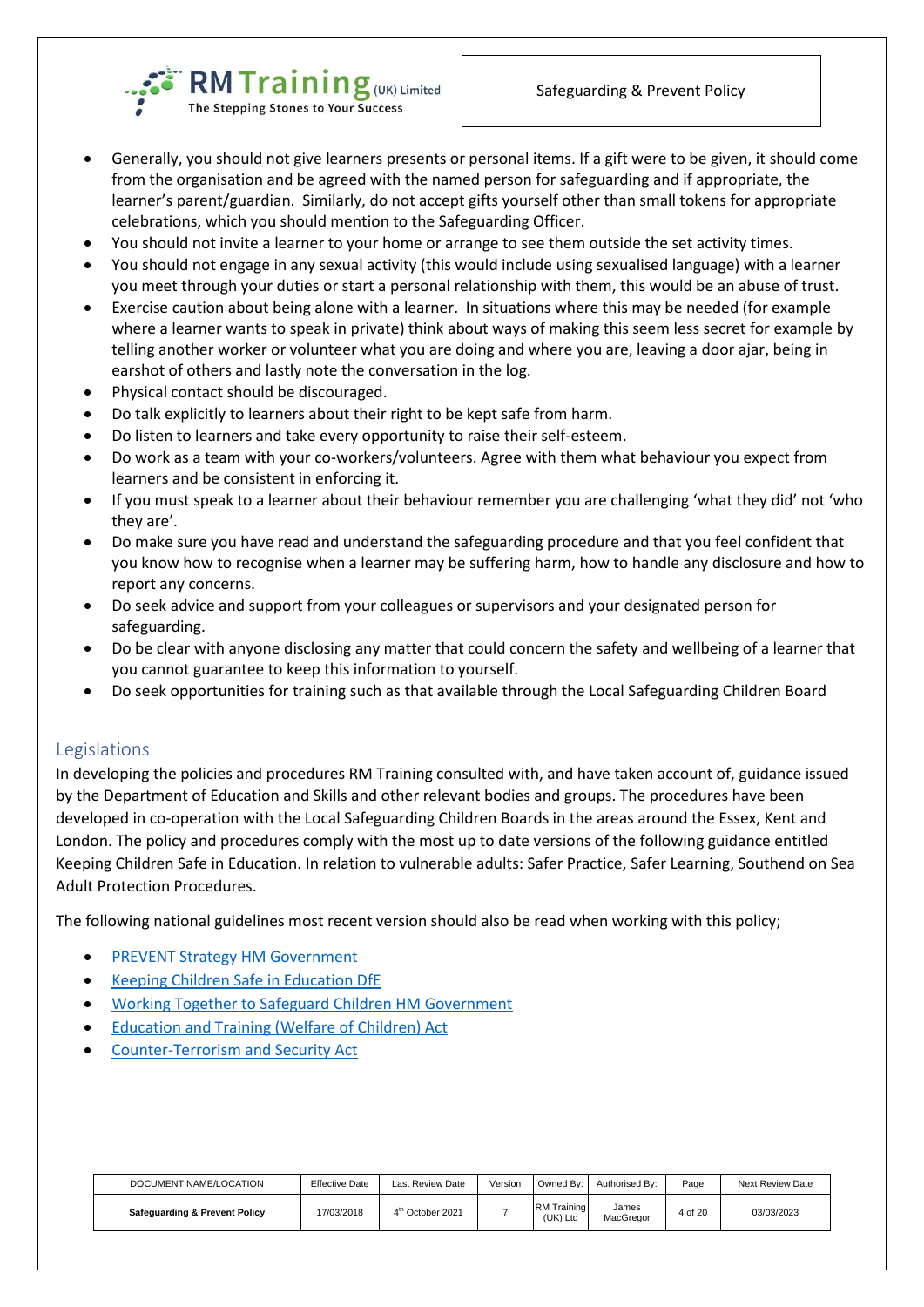

### <span id="page-5-0"></span>Confidentiality

Safeguarding within an educational setting can raise difficulty issues of confidentiality. Staff have a professional responsibility to share information regarding abuse with one of the Dedicated Child Protection and Safeguarding Officers (David MacGregor or James MacGregor)

**Promises of confidentiality cannot be given as situations of child prosecution will need to be shared. The matter may develop in such a way that these cannot be honoured. If you suspect that a learner is going to discuss abuse or radicalisation, either towards themselves or another young person, establish ground rules concerning confidentiality. This information may have to be shared with a team leader or nominated person for child protection or the police or in cases of radicalisation to the Channel Scheme as appropriate. The Children and Young Persons Directorate, the police or in cases of radicalisation to the Channel Scheme as appropriate. will have to be contacted to discuss appropriate action.**

RM Training staff must contact the DCPO if:

- There is any information or evidence that a learner under the age of 18 is being abused or radicalised.
- They are unsure if abuse or radicalisation has taken place
- If there is any suspicion that abuse, or radicalisation has taken place
- If there is, or could be, a risk of harm or radicalisation.
- If there is a suspected crime that has or is likely to take place.
- If there is a clear breach of the rules set out
- If it is outside of your experience to deal with the issue at hand.

It is good practice to be as open and honest with parents or carers about any concerns you might have. However, you **must not** discuss concerns with parents or carers in the following circumstances:

- Where sexual abuse or sexual exploitation has occurred or is suspected
- Where organised abuse is suspected
- Where Munchausen Syndrome by Proxy is suspected.
- If the concern includes female genital mutilation (FGM)
- Any concerns about forced or arranged marriage
- Any other situations that would put the young person at risk.

### <span id="page-5-1"></span>Training on Prevent and Safeguarding

Members of RM Training Staff and Mentors will receive yearly Safeguarding and Prevent training as well as email updates from the Safeguarding lead throughout the year. You are required to log all Safeguarding and Prevent training in your central CPD log as well as commit to quarterly refresher training, or immediate training if required.

# <span id="page-5-2"></span>Definitions of Abuse

The Children Act defines a child as a person under the age of 18 years. Safeguarding responsibilities also extend beyond the age of 18 to a group of vulnerable adults. A vulnerable adult is defined as a person aged eighteen or over, who has either a dependency upon others or a requirement for assistance in the performance of basic functions. This can be as a result of a learning or physical disability, a physical or mental illness or an addiction to alcohol.

Abuse is when a child or young person is hurt or harmed in a way that causes significant harm to that child and which may have an effect upon the young person's health, development or wellbeing

| DOCUMENT NAME/LOCATION                   | <b>Effective Date</b> | Last Review Date             | Version | Owned By:                      | Authorised Bv:     | Page    | Next Review Date |
|------------------------------------------|-----------------------|------------------------------|---------|--------------------------------|--------------------|---------|------------------|
| <b>Safeguarding &amp; Prevent Policy</b> | 17/03/2018            | 4 <sup>th</sup> October 2021 |         | <b>RM</b> Training<br>(UK) Ltd | James<br>MacGregor | 5 of 20 | 03/03/2023       |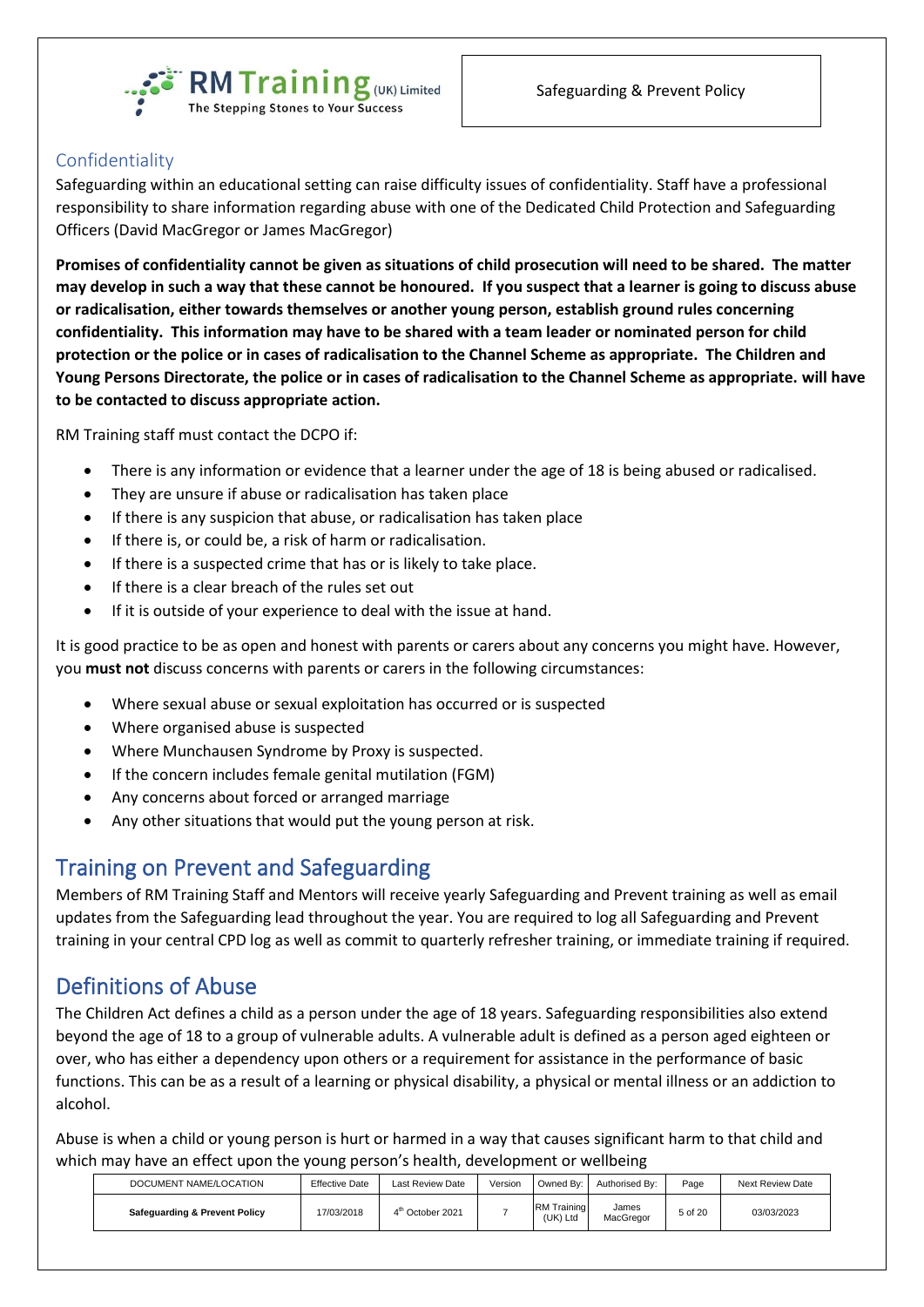

### <span id="page-6-0"></span>Physical Abuse

Physical abuse may involve hitting, shaking, throwing, poisoning, burning, or scalding, drowning, suffocation, or otherwise causing physical harm.

### <span id="page-6-1"></span>Bullying, Cyber-bullying and Emotional Abuse

Categories of emotional abuse also include abuse through cyber-bullying, which can occur via the Internet, chat rooms, social media and on both computers and smart phones. Emotional abuse is persistent emotional ill treatment such as to cause severe and persistent adverse effects on a person's emotional development. It may involve conveying to people that they are worthless or unloved, inadequate, or valued only insofar as they meet the needs of another person. It may feature age or developmentally inappropriate expectations being imposed on people. It may involve causing people frequently to feel frightened or in danger, or the exploitation or corruption of learners.

Some level of emotional abuse is involved in all types of ill treatment of people, though it may occur alone.

#### <span id="page-6-2"></span>Sexual Abuse

Sexual abuse involved forcing or enticing someone to take part in sexual activities, whether or not they are aware of what is happening. The activities may involve physical contact, including penetrative (E.g. rape or buggery) or nonpenetrative acts. They may include noncontact activities such as involving people in looking at, or in the production of, pornographic material or watching sexual activities, or encouraging learners to behave in sexually inappropriate ways.

#### <span id="page-6-3"></span>Online Sexual Abuse

Online sexual abuse includes:

- persuading or forcing a child to send or post sexually explicit images of themselves, this is sometimes referred to as sexting
- persuading or forcing a child to take part in sexual activities via a webcam or smartphone
- having sexual conversations with a child by text or online.

Abusers may threaten to send sexually explicit images, video or copies of sexual conversations to the young person's friends and family unless they take part in other sexual activity. Images or videos may continue to be shared long after the abuse has stopped.

Abusers will often try to build an emotional connection with a child in order to gain their trust for the purposes of sexual abuse. This is known as grooming.

### <span id="page-6-4"></span>Neglect

Neglect is the persistent failure to meet someone's basic physical and/or psychological needs, likely to result in serious impairment of a person's health or development. It may involve a parent failing to provide adequate food, shelter, and clothing, failing to protect someone from physical harm or danger, or the failure to ensure access to appropriate medical care or treatment. It may also include neglect of, or unresponsiveness to, a person's basic emotional needs.

### <span id="page-6-5"></span>Domestic Abuse

Domestic abuse is any type of controlling, coercive, threatening behaviour, violence or abuse between people who are, or who have been in a relationship, regardless of gender or sexuality. It can include physical, sexual, psychological, emotional or financial abuse.

| DOCUMENT NAME/LOCATION                   | <b>Effective Date</b> | <b>Last Review Date</b>      | Version | Owned By:                      | Authorised By:     | Page    | <b>Next Review Date</b> |
|------------------------------------------|-----------------------|------------------------------|---------|--------------------------------|--------------------|---------|-------------------------|
| <b>Safeguarding &amp; Prevent Policy</b> | 17/03/2018            | 4 <sup>th</sup> October 2021 |         | <b>RM</b> Training<br>(UK) Ltd | James<br>MacGregor | 6 of 20 | 03/03/2023              |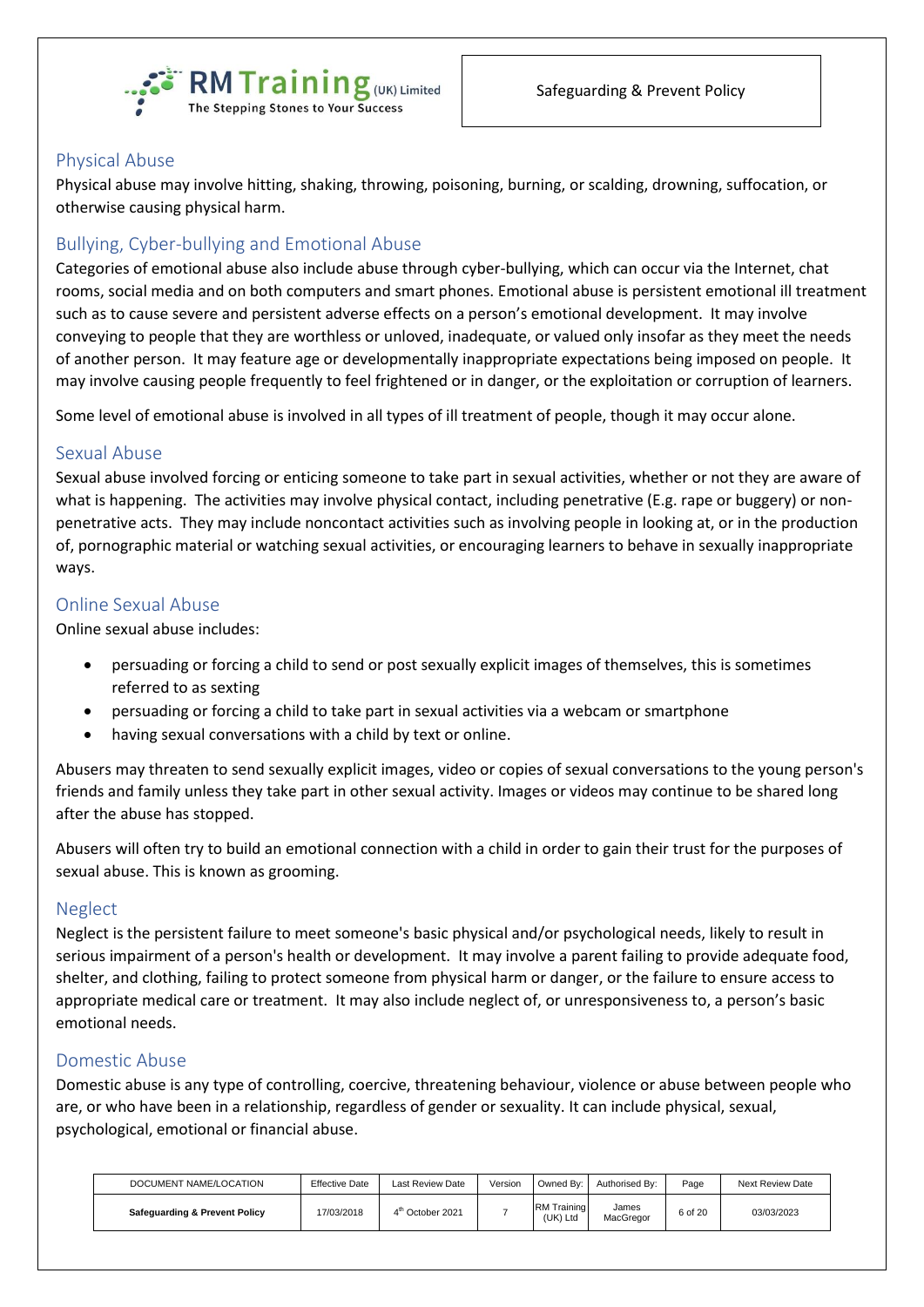

Exposure to domestic abuse is child abuse. Children can be directly involved in incidents of domestic abuse or they may be harmed by seeing or hearing abuse happening. Children in homes where there is domestic abuse are also at risk of other types of abuse or neglect.

### <span id="page-7-0"></span>Significant Harm

Sometimes, a single traumatic event may constitute significant harm, e.g. violent assault, suffocation, or poisoning. More often, significant harm is a compilation of significant events, both acute and longstanding, which interrupt, change or damage a person's physical and psychological development.

### <span id="page-7-1"></span>Psychological Abuse

Psychological abuse occurs where there is persistent emotional ill treatment or rejection. It causes severe and adverse effects on the child's, young person's or vulnerable adult's behaviour and emotional development/health, which may result in low self-worth. Some level of emotional abuse is present in all forms of abuse. Psychological abuse may also include threats of harm or abandonment, humiliation, blaming, controlling, intimidation, coercion, verbal abuse, isolation or withdrawal from services or support networks.

### <span id="page-7-2"></span>Financial or Material Abuse

This may include theft, fraud, exploitation, pressure in connection with wills, property or inheritance, or the misappropriation of property, possessions or benefits.

### <span id="page-7-3"></span>Discriminatory Abuse

This may include abuse, bullying and harassment based on individuals' Age, Disability, Gender Reassignment, Marriage and Civil Partnership, Pregnancy and Maternity, Race, Religion or Belief, Sex or Sexual Orientation (DOH 2000/2009).

#### <span id="page-7-4"></span>Loss of Rights as a Citizen

This happens when a person's individual rights as a citizen are refused or prevented (for example, not being able to vote at elections).

### <span id="page-7-5"></span>Forced Marriage

A forced marriage is where one or both people do not (or in cases of people with learning disabilities, cannot) consent to the marriage and pressure or abuse is used. It is an appalling and indefensible practice and is recognised in the UK as a form of violence against women and men, domestic/child abuse and a serious abuse of human rights. The pressure put on people to marry against their will can be physical (including threats, actual physical violence and sexual violence) or emotional and psychological (for example, when someone is made to feel like they are bringing shame on their family). Financial abuse (taking your wages or not giving you any money) can also be a factor.

### <span id="page-7-6"></span>Female Genital Mutilation

Female Genital Mutilation (FGM) comprises all procedures involving the partial or total removal of the external female genitalia or any other injury to the female genital organs for non-medical reasons. FGM has been categorised into four types, ranging from a symbolic prick to the clitoris or prepuce, to the fairly extensive removal and narrowing of the vaginal opening. All these forms of FGM have been found in the UK. FGM is sometimes known as 'female genital cutting' or female circumcision. FGM is considered a grave violation of the rights of girls and women.

### <span id="page-7-7"></span>Prevent (under the Counter Terrorism and Security Act)

Under Prevent, the following apply but are not limited to:

#### • Gun and Knife Crime

| DOCUMENT NAME/LOCATION                   | <b>Effective Date</b> | Last Review Date             | Version | Owned By:                      | Authorised By:     | Page    | <b>Next Review Date</b> |
|------------------------------------------|-----------------------|------------------------------|---------|--------------------------------|--------------------|---------|-------------------------|
| <b>Safeguarding &amp; Prevent Policy</b> | 17/03/2018            | 4 <sup>th</sup> October 2021 |         | <b>RM</b> Training<br>(UK) Ltd | James<br>MacGregor | 7 of 20 | 03/03/2023              |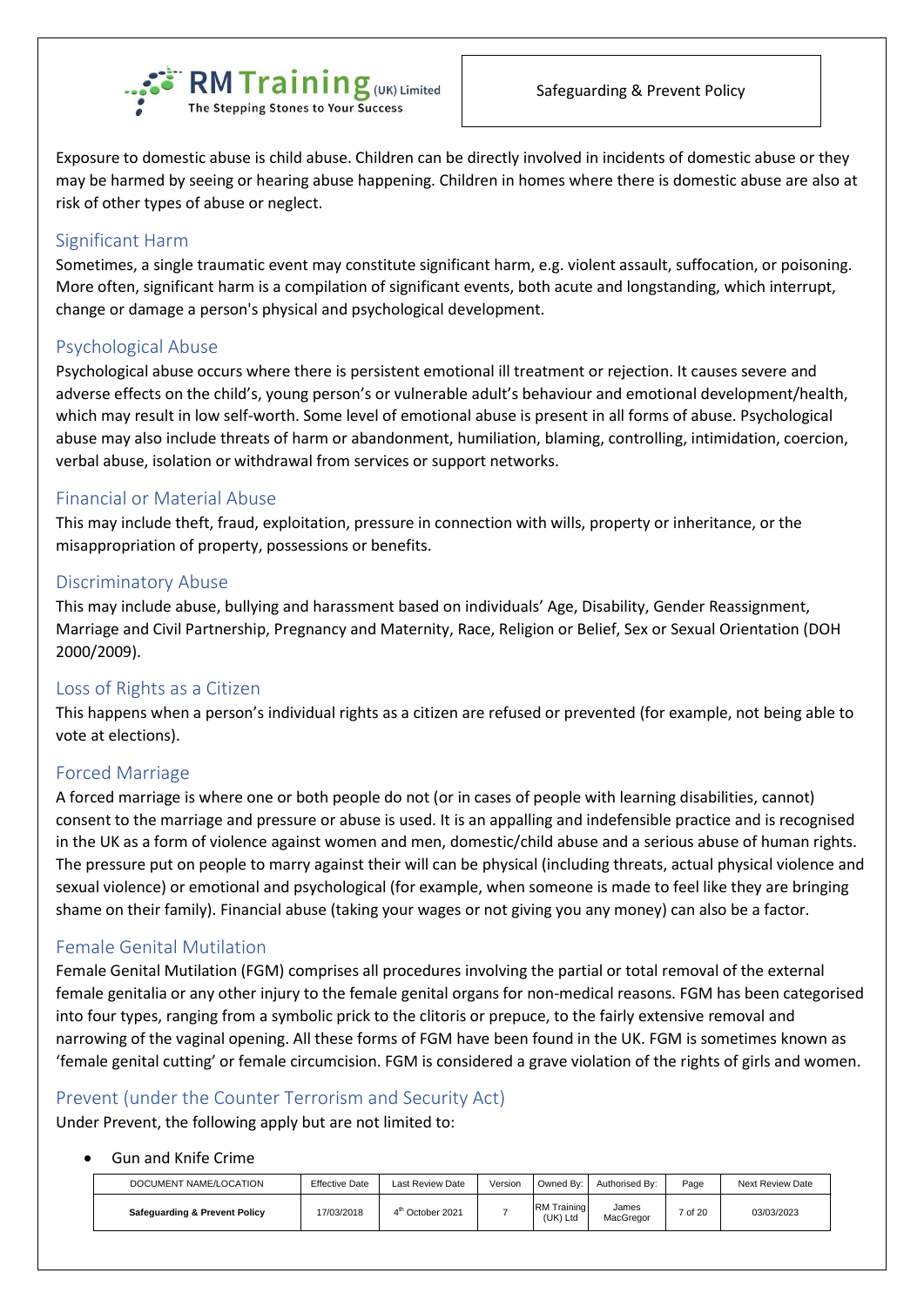

- Radicalisation
- Violent Extremism
- Discriminatory Abuse

In respect of safeguarding individuals from radicalisation, RM Training work to the Prevent element of the Government's Counter Terrorism Strategy, and if deemed appropriate seeks external support for learners through referrals to the Channel Programme. It is recognised that radicalisation can occur to an individual from any section of society and is not particular to any racial, ethnic or social group. It is further recognised that in many instances the process of radicalisation is essentially grooming by others.

# <span id="page-8-0"></span>Identifying Potential Safeguarding Concerns with Learners

It is the responsibility of every RM Training staff member to be aware of the signs and symptoms of harm and abuse. Signs and symptoms are not always obvious or clear however knowing the warning signs can help to identify and recognise abuse that has taken place and take action.

Children experiencing abuse often experience more than one type of abuse over a period of time. Children who experience abuse may be afraid to tell anybody about the abuse. They may struggle with feelings of guilt, shame or confusion – particularly if the abuser is a parent, caregiver or works at their place of work

### <span id="page-8-1"></span>Identifying Physical Abuse

All children have trips, falls and accidents which may cause cuts, bumps and bruises. These injuries tend to affect bony areas of their body such as elbows, knees and shins and are not usually a cause for concern.

Injuries that are more likely to indicate physical abuse include:

- bruises on the cheeks, ears, palms, arms and feet
- bruises on the back and backs of legs
- multiple bruises in clusters, usually on the upper arms or outer thighs
- bruising which looks like it has been caused by fingers, a hand or an object, like a belt or shoe
- large oval-shaped bite marks
- any burns which have a clear shape of an object, for example cigarette burns
- burns to the backs of hands, feet, legs

If a learner is frequently injured, and if the bruises or injuries are unexplained or the explanation doesn't match the injury, this should be investigated.

### <span id="page-8-2"></span>Identifying Neglect

Neglect can be difficult to identify. Isolated signs may not mean that a child is suffering neglect, but multiple and persistent signs over time could indicate a serious problem.

- children who appear hungry they may not have lunch money or even try to steal food
- children who appear dirty or smelly
- children whose clothes are inadequate for the weather conditions
- children who have untreated injuries, health or dental problems
- children with poor language, communication or social skills

### <span id="page-8-3"></span>Identifying Sexual Abuse and Online sexual abuse

• The learner disclosing sexually transmitted infections (STI)

| DOCUMENT NAME/LOCATION                   | <b>Effective Date</b> | Last Review Date             | Version | Owned By:                      | Authorised By:     | Page    | <b>Next Review Date</b> |
|------------------------------------------|-----------------------|------------------------------|---------|--------------------------------|--------------------|---------|-------------------------|
| <b>Safeguarding &amp; Prevent Policy</b> | 17/03/2018            | 4 <sup>th</sup> October 2021 |         | <b>RM</b> Training<br>(UK) Ltd | James<br>MacGregor | 8 of 20 | 03/03/2023              |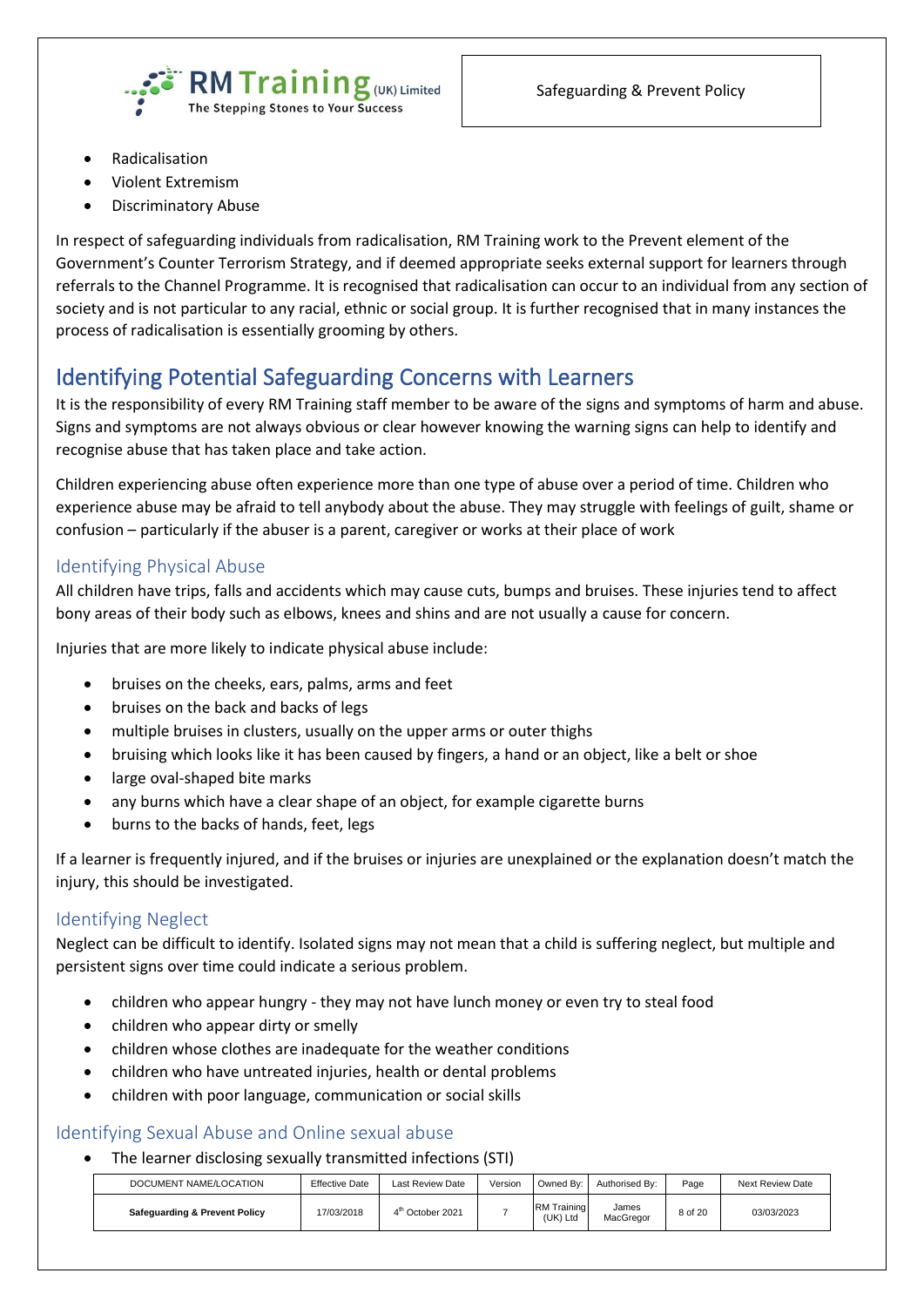



- pregnancy
- Changes in the child's mood or behaviour may also cause concern. They may want to avoid spending time with specific people.
- The child may show sexual behaviour that is inappropriate. Or use sexually inappropriate language during sessions.

### <span id="page-9-0"></span>Identifying Harmful Sexual Abuse

HSB can include:

- using sexually explicit words and phrases
- inappropriate touching
- using sexual violence or threats
- sexual activity with other children or adults.

### <span id="page-9-1"></span>Identifying Emotional Abuse

The child or learner who may be being emotionally abused, might show the following signs

- use language, act in a way or know about things that you wouldn't expect for their age
- struggle to control strong emotions or have extreme outbursts
- seem isolated from their parents
- lack social skills or have few, if any, friends
- fear making mistakes
- fear their parent being approached regarding their behaviour
- self-harm.

#### <span id="page-9-2"></span>Identifying Domestic Abuse

It can be difficult to tell if domestic abuse is happening, because abusers can act very differently when other people are around.

Children who witness domestic abuse may:

- become aggressive
- display anti-social behaviour
- suffer from depression or anxiety
- not do as well in their studies due to difficulties at home or disruption of moving to and from refuges.

### <span id="page-9-3"></span>Spotting the signs of bullying and cyberbullying

No one sign indicates for certain that a person's being bullied, but you should look out for:

- belongings getting 'lost' or damaged
- physical injuries such as unexplained bruises
- being afraid to go to work, being mysteriously 'ill' each morning, or skipping sessions with their tutor
- not doing as well in their apprenticeship as they once were
- asking for, or stealing, money (to give to a bully)
- being nervous, losing confidence or becoming distressed and withdrawn
- problems with eating or sleeping
- bullying others

| DOCUMENT NAME/LOCATION        | <b>Effective Date</b> | <b>Last Review Date</b>      | Version | Owned By:               | Authorised By:     | Page               | <b>Next Review Date</b> |
|-------------------------------|-----------------------|------------------------------|---------|-------------------------|--------------------|--------------------|-------------------------|
| Safeguarding & Prevent Policy | 17/03/2018            | 4 <sup>th</sup> October 2021 |         | RM Training<br>(UK) Ltd | James<br>MacGregor | 9 <sub>of</sub> 20 | 03/03/2023              |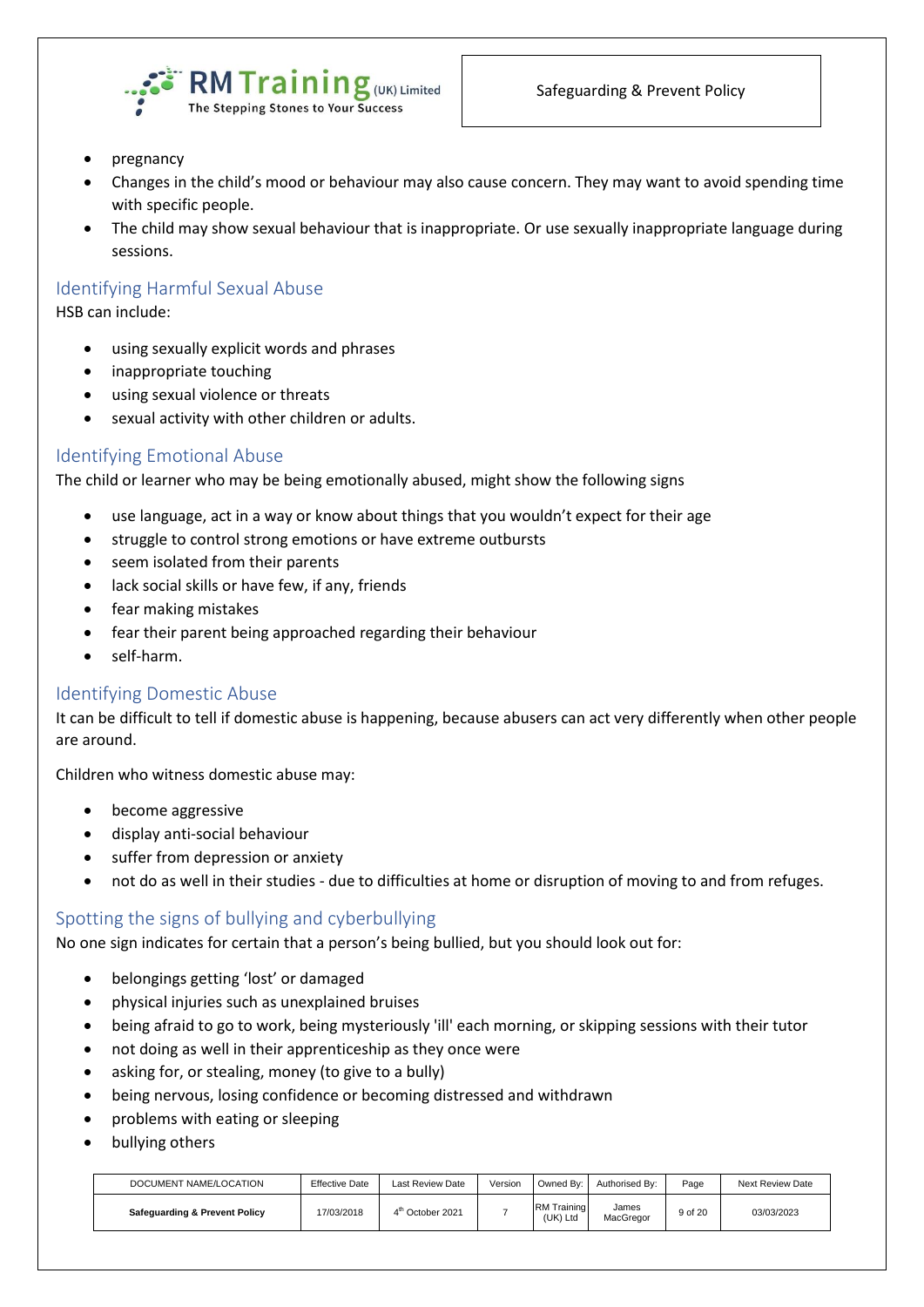

### <span id="page-10-0"></span>Spotting the signs of female genital mutilation

A child at risk of FGM may not know what's going to happen. But they might talk about or you may become aware of:

- a long holiday abroad or going 'home' to visit family
- relative or cutter visiting from abroad
- a special occasion or ceremony to 'become a woman' or get ready for marriage
- a female relative being cut a sister, cousin or an older female relative such as a mother or aunt

A child who has had FGM may:

- have difficulty walking, standing or sitting
- spend longer in the bathroom or toilet
- appear withdrawn, anxious or depressed
- have unusual behaviour after an absence from their apprenticeship
- ask for help, but may not be explicit about the problem due to embarrassment or fear.

# <span id="page-10-1"></span>Designated Staff with Responsibility for Child and Vulnerable Adult Protection

The designated persons with lead responsibility for Child and Vulnerable Adult Protection are as follows:

James MacGregor, Managing Director Mobile: 07427 652698 Office: 01702 782001 Email: [james.macgregor@rmtraining.co.uk](mailto:james.macgregor@rmtraining.co.uk)

David MacGregor Mobile: 07593 067883 Office: 01702 782001 Email: [david@rmtraining.co.uk](mailto:david@rmtraining.co.uk)

These people are key senior members of the RM Training management Team. They have a duty to take lead responsibility for raising awareness to the staff of issues relating to the welfare of children, young people, and vulnerable adults. They have received training in child protection issues and inter-agency working as required by the Local Safeguarding Children Board and will receive refresher training at least every two years.

# <span id="page-10-2"></span>Dealing with Suspicions or Allegations of Child Abuse or Abuse of Vulnerable Adults

### <span id="page-10-3"></span>What to do if a young person tells you about abuse or radicalisation

It is important that children, young people and vulnerable adults are protected from abuse. Learners need to know that they will be listened to and their concerns will be taken seriously. Young people will talk about their concerns and problems to people they feel they can trust. The person a child talks to will not necessarily be a senior member of staff. When a member of staff becomes aware of an allegation or alleged incident, they should immediately go to

| DOCUMENT NAME/LOCATION                   | <b>Effective Date</b> | <b>Last Review Date</b>      | Version | Owned Bv:               | Authorised By:     | Page     | Next Review Date |
|------------------------------------------|-----------------------|------------------------------|---------|-------------------------|--------------------|----------|------------------|
| <b>Safeguarding &amp; Prevent Policy</b> | 17/03/2018            | 4 <sup>th</sup> October 2021 |         | RM Training<br>(UK) Ltd | James<br>MacGregor | 10 of 20 | 03/03/2023       |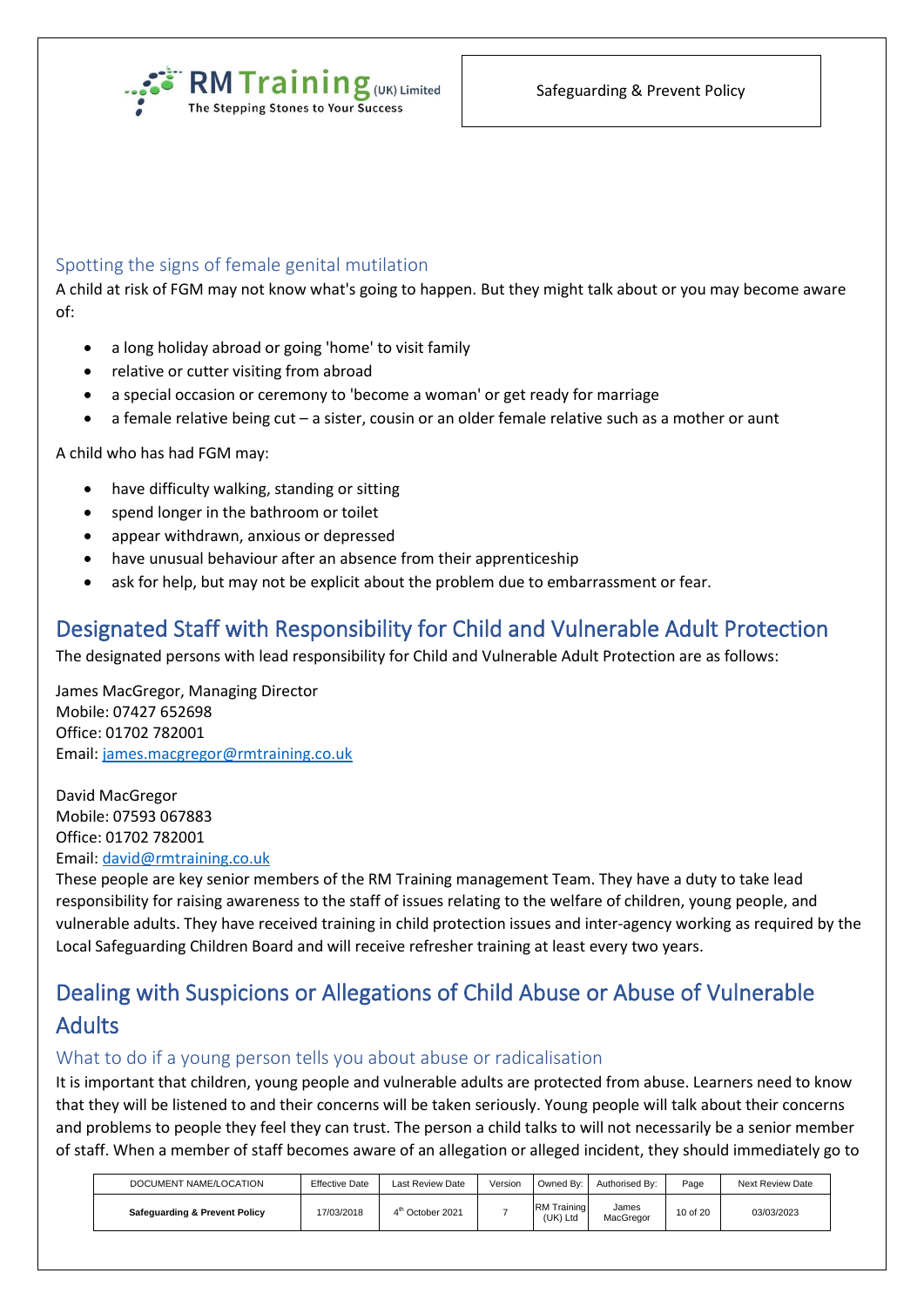

the appropriate designated staff member (refer to Designated Staff with Responsibility for Child and Vulnerable Adult Protection). This should take priority over your usual duties and notifying your Manager in the first instance.

Where complaints, allegations or suspicions are against the nominated members of staff these should be referred to another member of the Senior Management Team. RM Training aims to ensure the learning environments are supportive and safe, where individuals are treated with courtesy and respect and their contribution to learning is valued. RM Training will not tolerate harassment or bullying in any form and will take firm action to protect its learners whenever incidents are identified. In rare incidences staff may be made aware of abuse of learners by other learners. Staff should make themselves familiar with the Bullying and Harassment Policy and Procedure. In such circumstances, it may also be necessary to instigate Vulnerable Adult/Child Protection procedures. and the procedure for dealing with such incidents is outlined below. Designated staff will consider whether the incident requires a referral to the Police or Department of Social Care. The Mentoring Team are able to provide a confidential 'listening ear' to victims of abuse/assault and any Learner involved will be offered access to the facility. If the victims of abuse/assault or any Learner involved need more in-depth specialist help they will be referred to the appropriate support agency.

### <span id="page-11-0"></span>Reporting Allegations or Suspicions of Abuse or Radicalisation

Staff should not investigate concerns or allegations themselves but should report immediately to the Safeguarding Officer (SO). Referrals to Department of Social Care or Channel should only be made by the SO or the named nominees.

If a child, young person, or vulnerable adult tells a member of staff about possible abuse or radicalisation the member of staff should:

- Listen carefully to the young person giving them time and your full attention. Allow the young person to give a spontaneous account. Do not stop a young person who is freely recalling significant events. Rather than directly questioning the Learner, just listen and be supportive, and stay calm.
- Explain that you cannot promise not to speak to others about the information they have shared do not offer false confidentiality. Inform them that you will have to pass this on to a member of staff responsible for safeguarding.
- Arrange for the person making allegation and person accused of allegation to remain onsite.
- Reassure the young person or vulnerable adult that by telling you they have done the right thing.
- Avoid interviewing the young person or vulnerable adult but should clarify without resorting to leading questions and without exerting pressure, what the child, young person or vulnerable adult is saying.
- Not put words into the young person's or vulnerable adult's mouth.
- Inform the young person or vulnerable adult that you must pass information on, but only
- those who need to know about it will be told. Inform them of to whom you will be reporting
- the matter.
- Note the points carefully using the young person or vulnerable adult's own words
- Make a detailed note of the date, time, place, what the young person said, did, questions asked and their body language.
- Report the concerns immediately to the SO and then complete a referral form, attaching a copy of any other notes taken.

Once details of a concern have been received by the appropriate Safeguarding Officer (SO), the following procedures/working practices will be undertaken:

| DOCUMENT NAME/LOCATION        | <b>Effective Date</b> | <b>Last Review Date</b>      | Version | Owned By:                      | Authorised By:     | Page     | <b>Next Review Date</b> |
|-------------------------------|-----------------------|------------------------------|---------|--------------------------------|--------------------|----------|-------------------------|
| Safeguarding & Prevent Policy | 17/03/2018            | 4 <sup>th</sup> October 2021 |         | <b>RM</b> Training<br>(UK) Ltd | James<br>MacGregor | 11 of 20 | 03/03/2023              |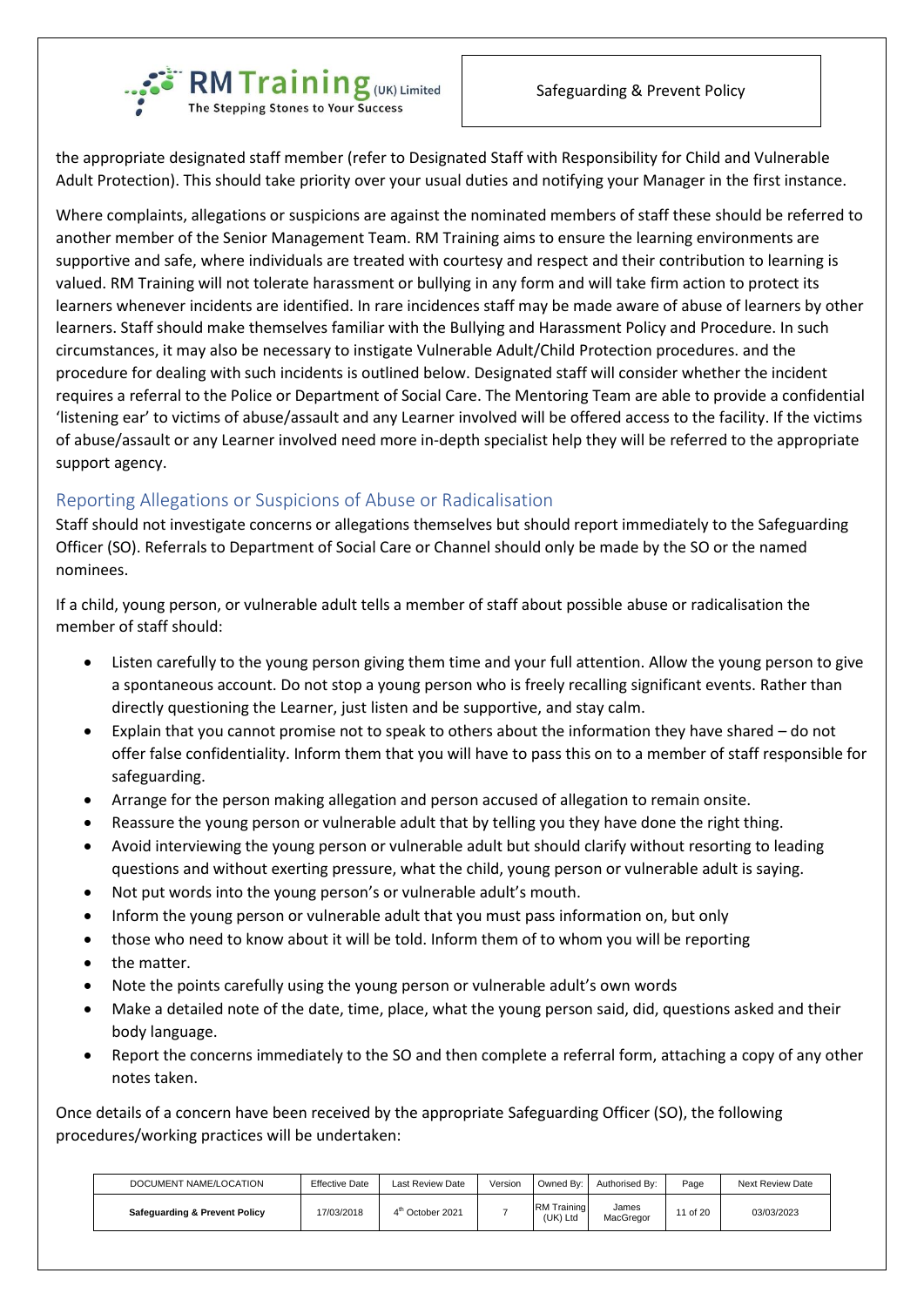

- SO will request the fully completed Cause for Concern form and that the young person for whom concerns exist be requested to remain in RM Training until notified by SO.
- Case accepted by SO.
- SO meets with staff/child/vulnerable adult as applicable record of meetings taken using record sheets as applicable.
- In the event of an emergency SO may contact Police, and inform the Directors that this has taken place, other less immediate referrals to the Police should be discussed with a Director prior to any action
- A range of additional interventions are considered by the appropriate SO.
- Primary carer informed of concerns/ action being taken (where appropriate as determined by the appropriate SO).
- Contact made with relevant First Contact Team or appropriate team for Vulnerable Adults.
- Follow up referral made to relevant First Contact Team/appropriate team where deemed appropriate and where agreed with Social Care Team.
- Other referrals to be made and advice provided to young person (logged).
- File to be made up and stored securely with the appropriate SO until such times that all required actions are completed.
- File to be transferred to permanent and secure storage area at the Head office in Southend.
- Where no Child Protection/Prevent issues are present but additional needs are identified and, according to the judgement of practitioners the young person requires extra support to ensure they meet the 5 Every Child matter outcomes.
- Where the appropriate SO considers additional complexities apply, they may request attendance by a second SO whose primary role will be to share in decision making, record the incident, and clarify understanding of all involved.

It is important to remember that adult protection guidelines are very different to those applying to children. Adults have the right to make their own decisions unless there are clear grounds to override this because of their lack of capacity or if a wider public interest is involved.

### <span id="page-12-0"></span>Reporting Allegations or Suspicions of Abuse or Radicalisation against RM Training Staff

RM Training recognise that an allegation of abuse made against a member of staff may be made for a variety of reasons and the facts of the allegation may or may not be true. It is imperative that those dealing with an allegation maintain an open mind and that the investigation is thorough and not subject to any delays.

#### <span id="page-12-1"></span>Safe Practices

There are times when learners will be seen individually by staff, the following safe practices should be abided by.

- To minimise the risk of staff receiving false allegations of abuse all RM training staff members must ensure that learners are kept safe from abuse and RM Training is a safe environment in which to study and work.
- Maintain good communication with other staff
- Whilst it may sometimes be appropriate to verbally reassure a learner, physical affection should always be avoided.
- Staff should communicate to their line manager if they feel uncomfortable in the presence of a learner. For example, a learner who makes sexualised remarks to a member of staff.
- Staff should avoid any intimate care e.g. Helping learners go to the toilet.
- Staff must be familiar with the learner code of conduct and reiterate this to learners.

| DOCUMENT NAME/LOCATION                   | <b>Effective Date</b> | <b>Last Review Date</b>      | Version | Owned Bv:                      | Authorised By:     | Page     | Next Review Date |
|------------------------------------------|-----------------------|------------------------------|---------|--------------------------------|--------------------|----------|------------------|
| <b>Safeguarding &amp; Prevent Policy</b> | 17/03/2018            | 4 <sup>th</sup> October 2021 |         | <b>RM</b> Training<br>(UK) Ltd | James<br>MacGregor | 12 of 20 | 03/03/2023       |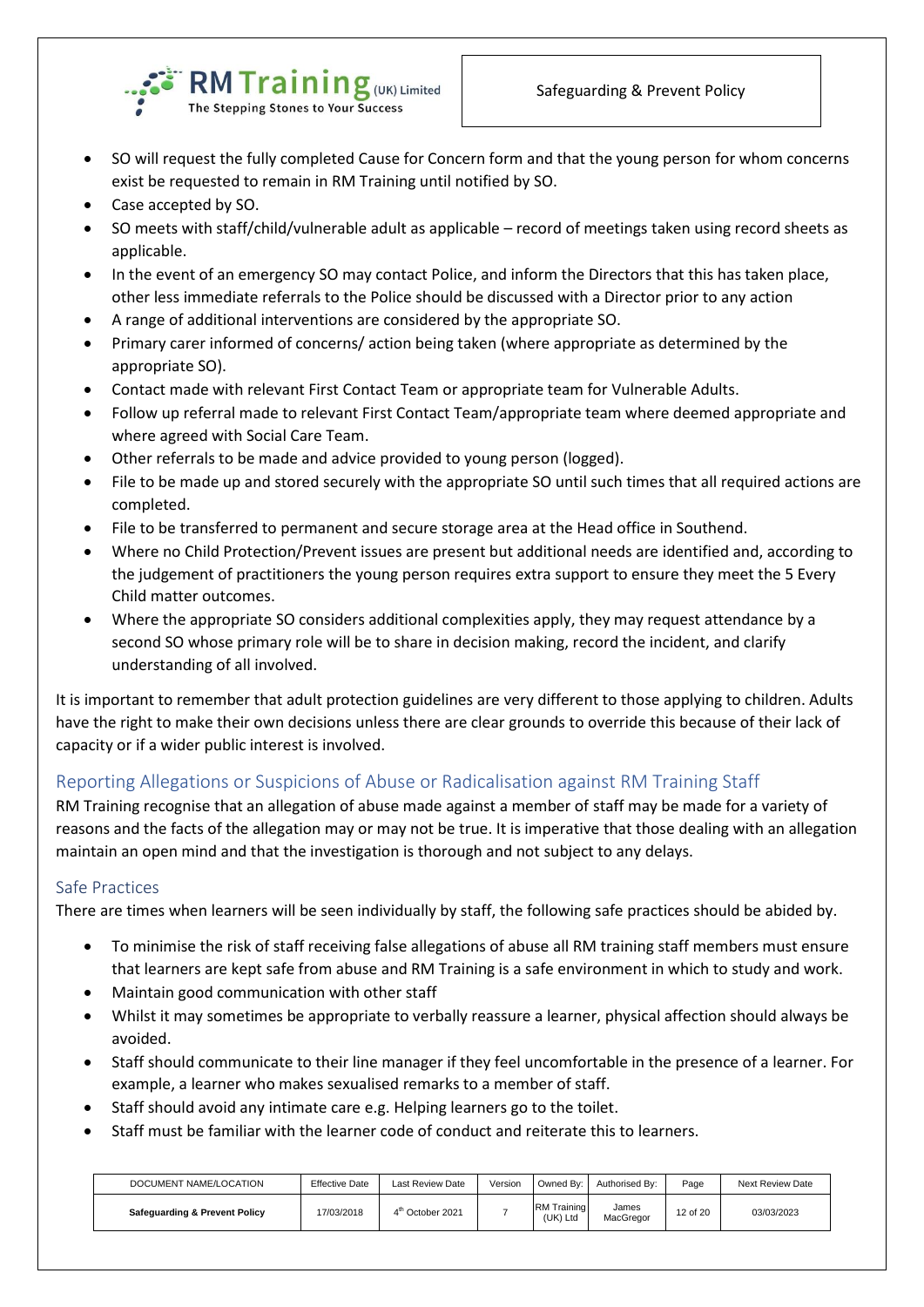

It is an offence for a person over the age of 18 to have a sexual relationship with a child or young person under 18 where the person is in a position of trust, even if the relationship is consensual.

# <span id="page-13-0"></span>Recruitment and Selection Procedures

RM Training has a range of checking procedures in place as part of its recruitment and selection process of staff who will be working with young people such as:

- The post or role is clearly defined.
- The key selection criteria for the post or role is identified.
- Vacancies are advertised widely in order to ensure a diversity of applicants.
- Documentary evidence of academic/vocational qualifications is required.
- Professional references are required.
- Previous employment history is verified

# <span id="page-13-1"></span>Staying Safe Online

The increasing use of the internet and digital technology has presented huge opportunities, both to enrich the learning environment for apprentices and also allowing them to expand their personal horizons. However, people are able to access and engage with online content in many ways, so they need to have the skills to be able to use the internet safely and develop appropriate online behaviours. It is paramount that people are aware of ways in which they can protect themselves online and ensure the security of their personal data. Dangers can include bullying and abuse, revenge porn, grooming, identity theft, and viruses. An important part of an apprentice's development at RM Training is becoming a critical thinker. Developing this critical mind set will also help apprentices to examine and and look at the authenticity of information online

### <span id="page-13-2"></span>Our Role

- Assess how apprentices may be at risk of harm using the internet or technology.
- Provide relevant training for apprentices so that they are able to work safely and effectively online.
- Help apprentices to develop an objective attitude to online information and evaluate its authenticity.
- Make sure RM Training staff are trained to identify and deal with concerns about online safety.
- Provide clear guidance on what is and is not an acceptable use of the internet at RM Training.

### <span id="page-13-3"></span>Employers Role

- Ensure apprentices are made aware of your organisations policies on using the internet and technology in the workplace and whilst using the internet on a company device whilst at home.
- Understand the dangers apprentices may face using technology in the workplace and act to minimise risks.
- Communicate any concerns about safety online to RM Training.

# <span id="page-13-4"></span>Sexual Harassment

Sexual harassment is any unwanted, unwelcome or uninvited behaviour of a sexual nature which makes a person feel humiliated or offended. Sexual harassment can take many forms and may include physical contact, verbal comments, jokes, propositions, and the display of offensive material or other behaviour which creates a sexually hostile working environment. Some examples of sexual harassment include:

- uninvited touching;
- uninvited kisses or embraces;

| DOCUMENT NAME/LOCATION        | <b>Effective Date</b> | <b>Last Review Date</b>      | Version | Owned By:                      | Authorised By:     | Page     | <b>Next Review Date</b> |
|-------------------------------|-----------------------|------------------------------|---------|--------------------------------|--------------------|----------|-------------------------|
| Safeguarding & Prevent Policy | 17/03/2018            | 4 <sup>th</sup> October 2021 |         | <b>RM</b> Training<br>(UK) Ltd | James<br>MacGregor | 13 of 20 | 03/03/2023              |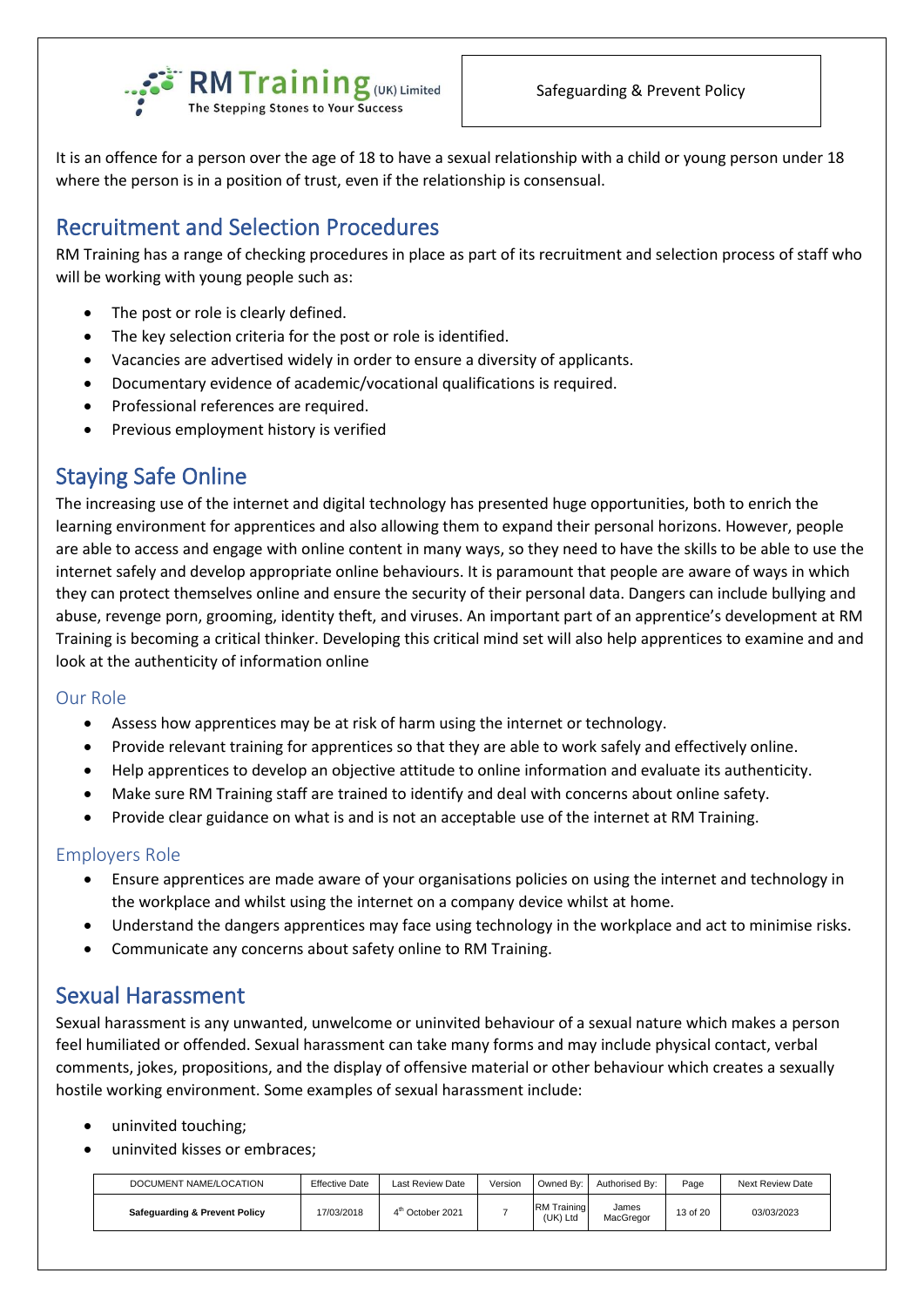

- smutty jokes or comments;
- making promises or threats in return for sexual favours;
- the display of sexually graphic material including posters, pin-ups, cartoons, graffiti or messages left on notice boards, desks or common areas;
- repeated invitations to go out after prior refusal;
- flashing or sexual gestures;
- sex based insults, taunts, teasing or name calling;
- touching or playing with a persons clothing;
- request for sex;
- sexually explicit conversation; and/or persistent questions or insinuations about a persons private life.

Supervisors and managers are responsible for maintaining a workplace that is free of harassment, but all employees, employers and apprentices are responsible for helping to assure that sexual harassment does not occur by conducting themselves in an appropriate manner and by reporting harassment they observe. If an individual has a complaint or allegation of harassment, they must immediately report the incident to the Safeguarding Officer.

### <span id="page-14-0"></span>Monitoring of IT Usage

Students should be taught about online safeguarding issues, such as the risks attached to the sharing of personal details. They should also be taught strategies to deal with inappropriate communications and be reminded of the need to communicate appropriately when using digital technologies.

Any digital communication between staff and students or parents / carers (email, chat, VLE etc.) must be professional in tone and content. These communications may only take place on official (monitored) systems. Personal email addresses, text messaging or social media must not be used for these communications.

Users must immediately report, to the SO – in accordance with the policy, the receipt of any communication that makes them feel uncomfortable, is offensive, discriminatory, threatening or bullying in nature and must not respond to any such communication

Users shall not visit Internet sites, make, post, download, upload, data transfer, communicate or pass on, material, remarks, proposals or comments that contain or relate to:

- Child sexual abuse images –The making, production or distribution of indecent images of children. Contrary to The Protection of Children Act (most recent version)
- Grooming, incitement, arrangement or facilitation of sexual acts against children Contrary to the Sexual Offences Act (most recent version).
- Possession of an extreme pornographic image (grossly offensive, disgusting or otherwise of an obscene character) Contrary to the Criminal Justice and Immigration Act (most recent version)
- criminally racist material in UK to stir up religious hatred (or hatred on the grounds of sexual orientation) contrary to the Public Order Act (most recent version)
- pornography
- threatening behaviour, including promotion of physical violence or mental harm
- any other information which may be offensive
- Using systems, applications, websites or other mechanisms that bypass the filtering or other safeguards employed by RM Training
- Creating or propagating computer viruses or other harmful files

| DOCUMENT NAME/LOCATION        | <b>Effective Date</b> | <b>Last Review Date</b>      | Version | Owned By:                      | Authorised By:     | Page     | Next Review Date |
|-------------------------------|-----------------------|------------------------------|---------|--------------------------------|--------------------|----------|------------------|
| Safeguarding & Prevent Policy | 17/03/2018            | 4 <sup>th</sup> October 2021 |         | <b>RM</b> Training<br>(UK) Ltd | James<br>MacGregor | 14 of 20 | 03/03/2023       |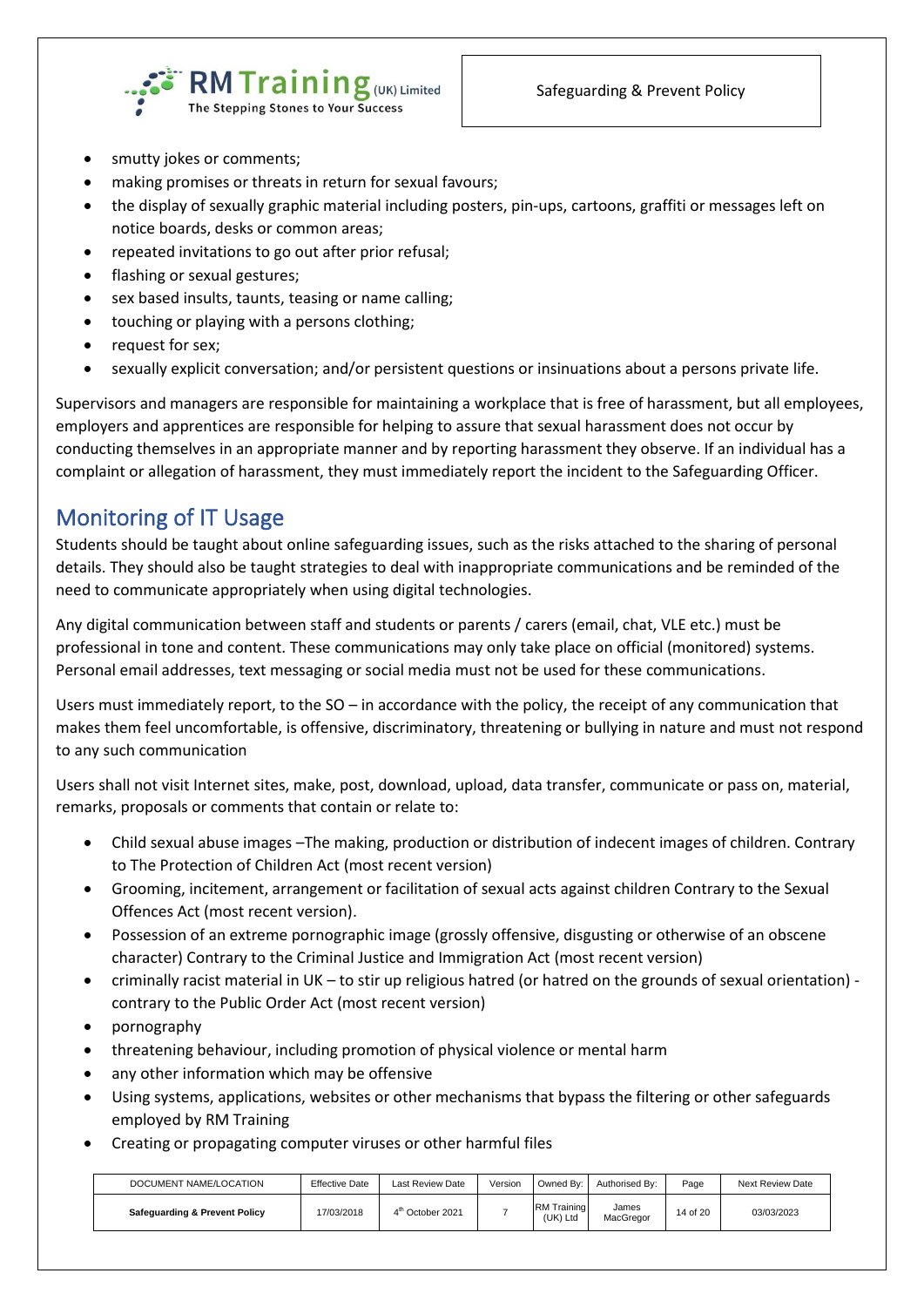

# <span id="page-15-0"></span>Prevent Duty

### <span id="page-15-1"></span>Prevent Definition

Radicalisation is defined as the process by which people come to support terrorism and extremism and, in some cases, to then participate in terrorist groups.

Extremism is "vocal or active opposition to fundamental British values, including democracy, the rule of law, individual liberty and mutual respect and tolerance of different faiths and beliefs. We also include in our definition of extremism calls for the death of members of our armed forces, whether in this country or overseas" (HM Government Prevent Strategy)

Ideology: A set of beliefs.

Radicalisation: The process by which a person comes to support terrorism and extremist ideologies.

Terrorism: A violent act against people or property, designed to create fear and advance a political, religious or ideological cause.

British Values: British values are defined as democracy, rule of law, individual liberty and mutual respect and tolerance of different religions.

Equality and Diversity - Our ethos is intended to ensure that no-one is treated in any way less favourably on the grounds of race, colour, national, ethnic or social origin, race, disability, gender, sexual orientation, gender reassignment, marriage and civil partnership, pregnancy and maternity/paternity, age, religion/belief or political/other personal beliefs.

### <span id="page-15-2"></span>Prevent Aims and Objectives

The main aims of this radicalisation and extremism policy are to ensure that: employees are fully engaged in being vigilant about radicalisation; that they overcome professional disbelief that such issues will not happen; and that we work alongside other professional bodies and agencies to ensure that learners' and employees are safe from harm.

This policy aims to provide a framework for dealing with issues relating to vulnerability, radicalisation, and exposure to extreme views. We recognise that our employees are trained to be able to identify safeguarding issues and this policy clearly sets out how we will deal with such incidents and how our ethos underpins our actions.

The objectives are that:

- All Directors, managers and employees have an understanding of what radicalisation and extremism are and why we need to be vigilant.
- All Directors, managers and employees undertake **Prevent Duty training** within the induction period and repeat training annually.
- All Directors, managers and employees will know about our policy on tackling extremism and radicalisation and will follow the guidance promptly when issues arise.
- All learners will understand the dangers of radicalisation and exposure to extremist views; building resilience against these and knowing what to do if they experience them.
- All parents/carers (where applicable), learner's and employees' will know about our policies and will be informed about changes through the review process, this will ensure they are appropriate and effective.

| DOCUMENT NAME/LOCATION                   | <b>Effective Date</b> | <b>Last Review Date</b>      | Version | Owned By:                      | Authorised By:     | Page     | Next Review Date |
|------------------------------------------|-----------------------|------------------------------|---------|--------------------------------|--------------------|----------|------------------|
| <b>Safeguarding &amp; Prevent Policy</b> | 17/03/2018            | 4 <sup>th</sup> October 2021 |         | <b>RM</b> Training<br>(UK) Ltd | James<br>MacGregor | 15 of 20 | 03/03/2023       |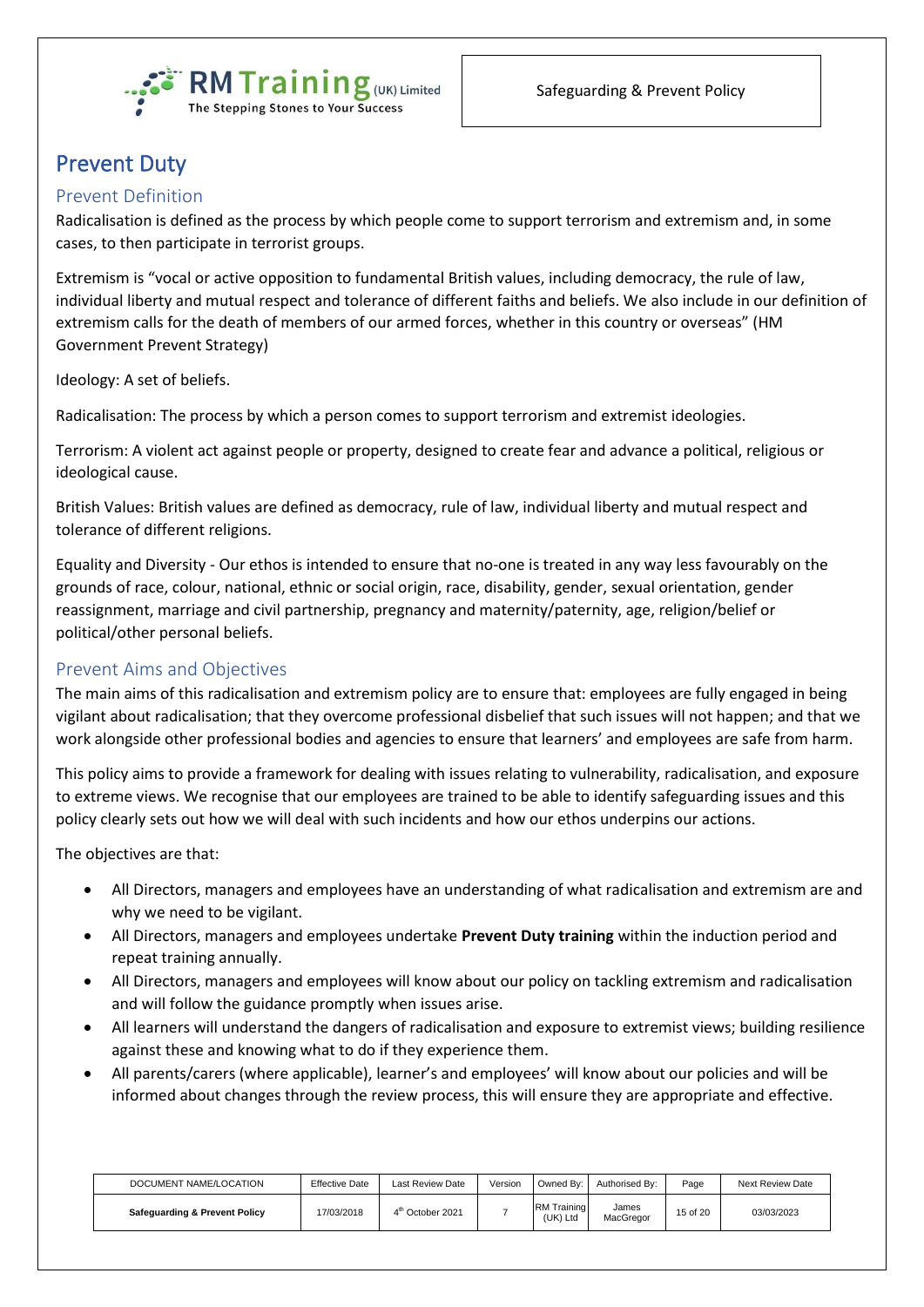

### <span id="page-16-0"></span>Prevent Key Indicators – Identifying Changes In Behaviour of Apprentices and Employees

There are a number of behaviours which may indicate an individual, particular a young person is at risk of being radicalised or exposed to extreme views. These include;

- Spending increasing time in the company of other suspected extremists.
- Changing their style of dress or personal appearance to conform to the group.
- Day-to-day behaviour becoming increasingly centred on an extremist ideology, group or cause.
- Loss of interest in other friends and activities not associated with the extremist ideology, group or cause.
- Possession of materials or symbols associated with an extremist cause.
- Attempts to recruit others to the group/cause.
- Communications with others that suggests identification with a group, cause or ideology.
- Using insulting to derogatory names for another group.

Far Right Symbolic Tattoos: 18=AH=Adolf Hitler, 88=HH= Heil Hitler



Increase in prejudice-related incidents committed by that person – these may include;

- Physical or verbal assault.
- Provocative behaviour.
- Damage to property.
- Derogatory name calling.
- Possession of prejudice-related materials.
- Prejudice related ridicule or name calling.
- Inappropriate forms of address.
- Refusal to co-operate.
- Attempts to recruit to prejudice-related organisations.
- Condoning or supporting violence towards others.

### <span id="page-16-1"></span>Prevent in Teaching, Learning and Assessment

RM Training UK Ltd promotes respect, tolerance and diversity. Learners and employees are encouraged to share their views and recognise that they are entitled to have their own different beliefs which should not be used to influence others. Our assessment and review process recognises that learners with low aspirations are more vulnerable to radicalisation and therefore we strive to equip them with confidence, self-belief, respect and tolerance as well as setting high standards and expectations for themselves.

#### **Factors that may make an individual more vulnerable to being drawn into extremism include:**

- Identity Crisis Distance from cultural/religious heritage and uncomfortable with their place in the society around them.
- Personal Crisis Family tensions; chaotic home-life; sense of isolation; adolescence; low self-esteem; disassociating from existing friendship group and becoming involved with a new and different group of friends; searching for answers to questions about identity, faith and belonging.

| DOCUMENT NAME/LOCATION                   | <b>Effective Date</b> | <b>Last Review Date</b>      | Version | Owned By:                      | Authorised By:     | Page     | Next Review Date |
|------------------------------------------|-----------------------|------------------------------|---------|--------------------------------|--------------------|----------|------------------|
| <b>Safeguarding &amp; Prevent Policy</b> | 17/03/2018            | 4 <sup>th</sup> October 2021 |         | <b>RM</b> Training<br>(UK) Ltd | James<br>MacGregor | 16 of 20 | 03/03/2023       |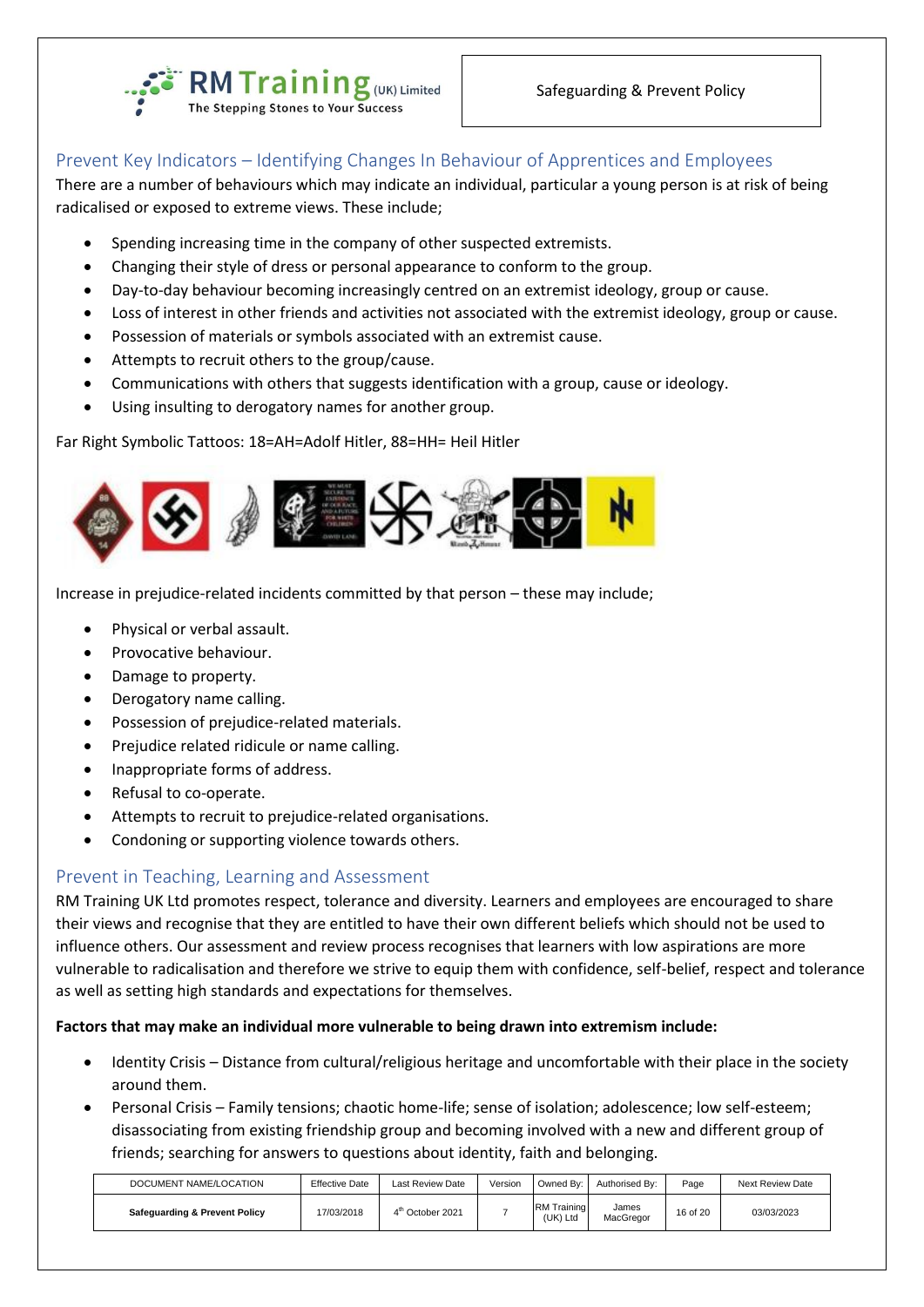

- Personal Circumstances Migration; local community tensions; events affecting country or region of origin; alienation from British Values; having a sense of grievance that is triggered by personal experience of racism or discrimination or aspects of Government policy.
- Unmet Aspirations Perceptions of injustice; feeling of failure; rejection of civic life.
- Criminality Experiences of imprisonment; poor resettlement/reintegration; previous involvement with criminal groups.

#### <span id="page-17-0"></span>Important Questions to Consider

- Does the young person have experience of poverty, disadvantage, discrimination or social exclusion?
- Does the young person display a lack of affinity or understanding for others, or social isolation from peer groups?
- Does the young person have any learning difficulties or mental health support needs?
- Does the young person demonstrate a simplistic or flawed understanding of religion or politics?
- Does the young person have a history of crime, including episodes in prison?
- Is the young person a foreign national, refugee or awaiting a decision on their immigration/national status?
- Does the young person have insecure, conflicted or absent family relationships?
- Has the young person experienced any trauma in their lives, particularly any trauma associated with war or sectarian conflict?
- Is there evidence that a significant adult or other in the young person's life has extremist views or sympathies?
- Is there a pattern of regular or extended travel within the UK, with other evidence to suggest this is for purposes of extremist training or activity?
- Has the young person travelled for extended periods of time to international locations known to be associated with extremism?
- Has the young person employed any methods to disguise their true identity?

It is important for us to be constantly vigilant and remain fully informed about the issues which affect the areas, cities and society in which we deliver work-based learning. All employees are reminded to suspend any 'professional disbelief' that radicalisation 'could not happen here' and to be 'professionally inquisitive' where concerns arise, referring any concerns to the appropriate external agencies. We believe that it is possible to intervene to protect people who are vulnerable.

### <span id="page-17-1"></span>Policy Review Frequency

RMT review and amend this statement regularly to ensure that it meets legislation and remains effective. The updates to this policy are published to our learners, employees, and workplace providers by the regular distribution of electronic newsletter via email as well as appearing on our company website.

# <span id="page-17-2"></span>Suggestions for Improvement

If you have any suggestions for improvement within this policy then please feel free to offer these suggestions to the Office Administrator [\(admin@rmtraining.co.uk\)](mailto:admin@rmtraining.co.uk)

# <span id="page-17-3"></span>Monitoring and Evaluation

The RM Training Management Team will monitor and evaluate achievement in respect of equality by taking the following actions:

| DOCUMENT NAME/LOCATION        | <b>Effective Date</b> | Last Review Date             | Version | Owned By:                      | Authorised By:     | Page     | <b>Next Review Date</b> |
|-------------------------------|-----------------------|------------------------------|---------|--------------------------------|--------------------|----------|-------------------------|
| Safeguarding & Prevent Policy | 17/03/2018            | 4 <sup>th</sup> October 2021 |         | <b>RM</b> Training<br>(UK) Ltd | James<br>MacGregor | 17 of 20 | 03/03/2023              |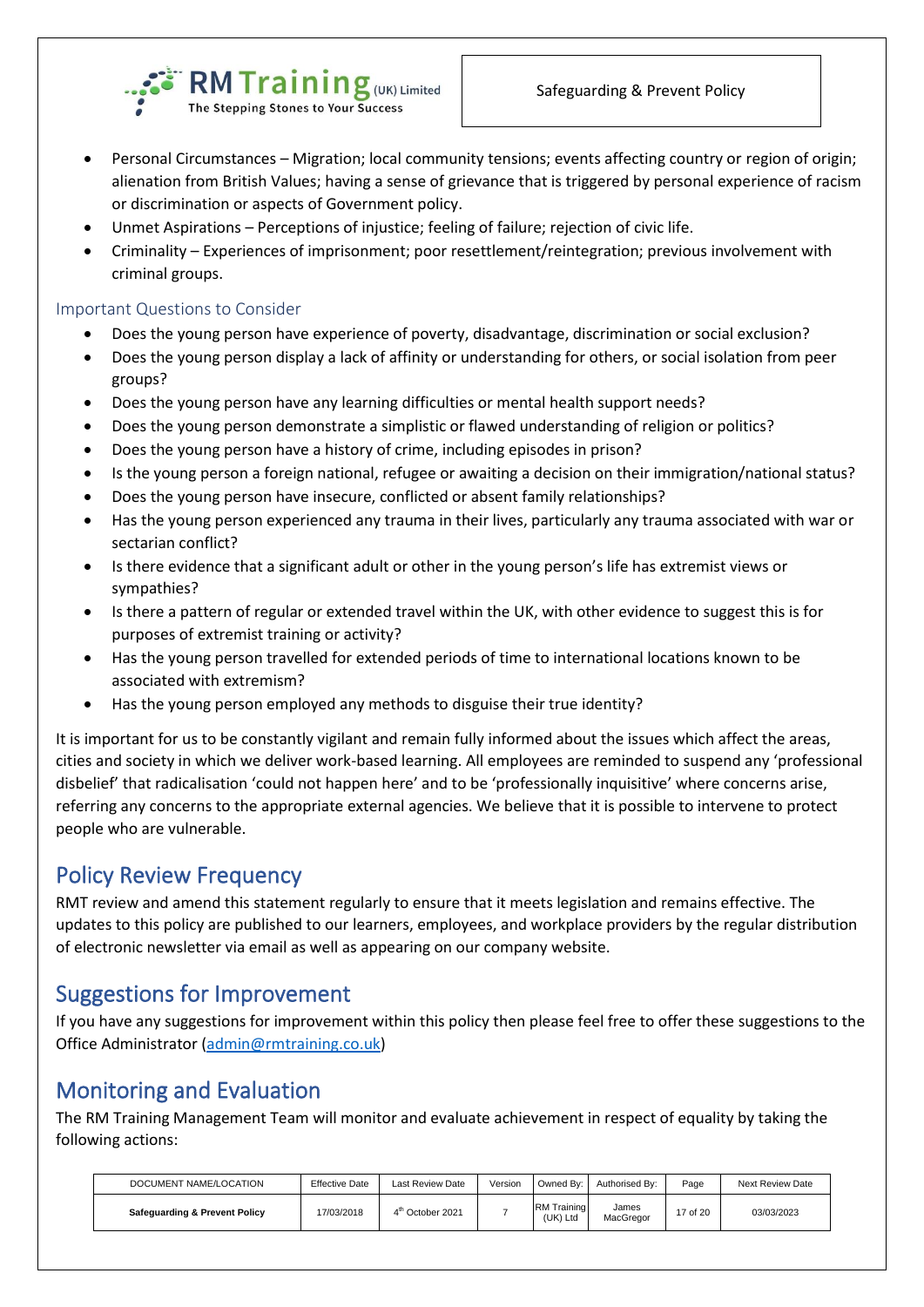

- Ensure that all employees who deliver training services receive training to ensure that they do not discriminate unlawfully
- Review and monitor our services to ensure that they do not discriminate against anyone, identify barriers to access and assess where improvements can be made
- Ensure that organisations or individuals providing services on behalf of RM Training UK Ltd comply with equal opportunities legislation and promote equality of opportunity

# <span id="page-18-0"></span>Safeguarding & Prevent Reporting and Concerns

All queries and concerns about Safeguarding and Prevent issues should be referred to the RM Training Managing Director James MacGregor [\(james.macgregor@rmtraining.co.uk\)](mailto:james.macgregor@rmtraining.co.uk).

#### **Imminent threat or harm to others**

Call the Police on: **101 / 999**

#### **For non-urgent concerns**

Call the Anti-Terrorist Hotline on: **0800 789 321**

#### **Useful websites**

Report terrorism online via: **[www.gov.uk/report-terrorism](http://www.gov.uk/report-terrorism)**

**[www.educateagainsthate.com](http://www.educateagainsthate.com/)** provides further information with regard to understanding radicalisation and extremism.

**[www.preventforfeandtraining.org.uk](http://www.preventforfeandtraining.org.uk/)** provides information and online training with regard to the Prevent Duty which is specific to Further Education and Training Providers

**[www.internetmatters.org](http://www.internetmatters.org/)** lots of information advice and guidance on where to stay safe online

**[www.ceop.gov.uk](http://www.ceop.gov.uk/)** CEOP works with child protection partners across the UK and overseas to identify threats to children and coordinate activity against these threats to bring offenders to account, protecting children from harm online and offline

| <b>DrugScope</b>                    | Frank (Drug Support)              | <b>Narcotics Anonymous</b>        |
|-------------------------------------|-----------------------------------|-----------------------------------|
| Tel: 020 7928 1211 (Mon-Fri         | Helpline: 0800 77 66 00 (24hours) | Tel: 202 7730 0009 or 08537 33366 |
| 9am5.30pm)                          | E-mail: frank@talktofrank.com     | Website: www.ukna.org             |
| E-mail: info@drugscope.org.uk       | Website: www.talktofrank.com      |                                   |
| Website: www.drugscope.org.uk       |                                   |                                   |
| Drugs & Alcohol Awareness Team -    | Alcoholics Anonymous Tel: 0845    | Alcohol Concern Website:          |
| Southend                            | 769 755 Website: www.aa.org       | www.alcoholconcern.org.uk         |
| Tel: 01702 534786 Queens Way        | National alcohol addiction        | National agency on misuse         |
| House Essex Street Southend         | information agency                |                                   |
| <b>Drinkline</b>                    | Quitting Smoking Tel: 0800 169 0  | <b>NHS Direct</b>                 |
| Tel: 0800 917 8282 Drinkline is a   | 169 (9am - 11pm daily) Tel: 0800  | Tel: 0845 4647                    |
| national alcohol helpline providing | 169 9 169 (noon - 9pm daily) Text | website: www.nhsdirect.nhs.uk     |
| counceling, support, advice and     | Phone: 0800 169 0 171 Website:    |                                   |
| information                         | www.givingupsmoking.co.uk or      |                                   |
|                                     | www.nosmokingday.or.uk            |                                   |

| DOCUMENT NAME/LOCATION        | Effective Date | <b>Last Review Date</b>      | Version | Owned By:                      | Authorised By:     | Page     | Next Review Date |
|-------------------------------|----------------|------------------------------|---------|--------------------------------|--------------------|----------|------------------|
| Safeguarding & Prevent Policy | 17/03/2018     | 4 <sup>th</sup> October 2021 |         | <b>RM</b> Training<br>(UK) Ltd | James<br>MacGregor | 18 of 20 | 03/03/2023       |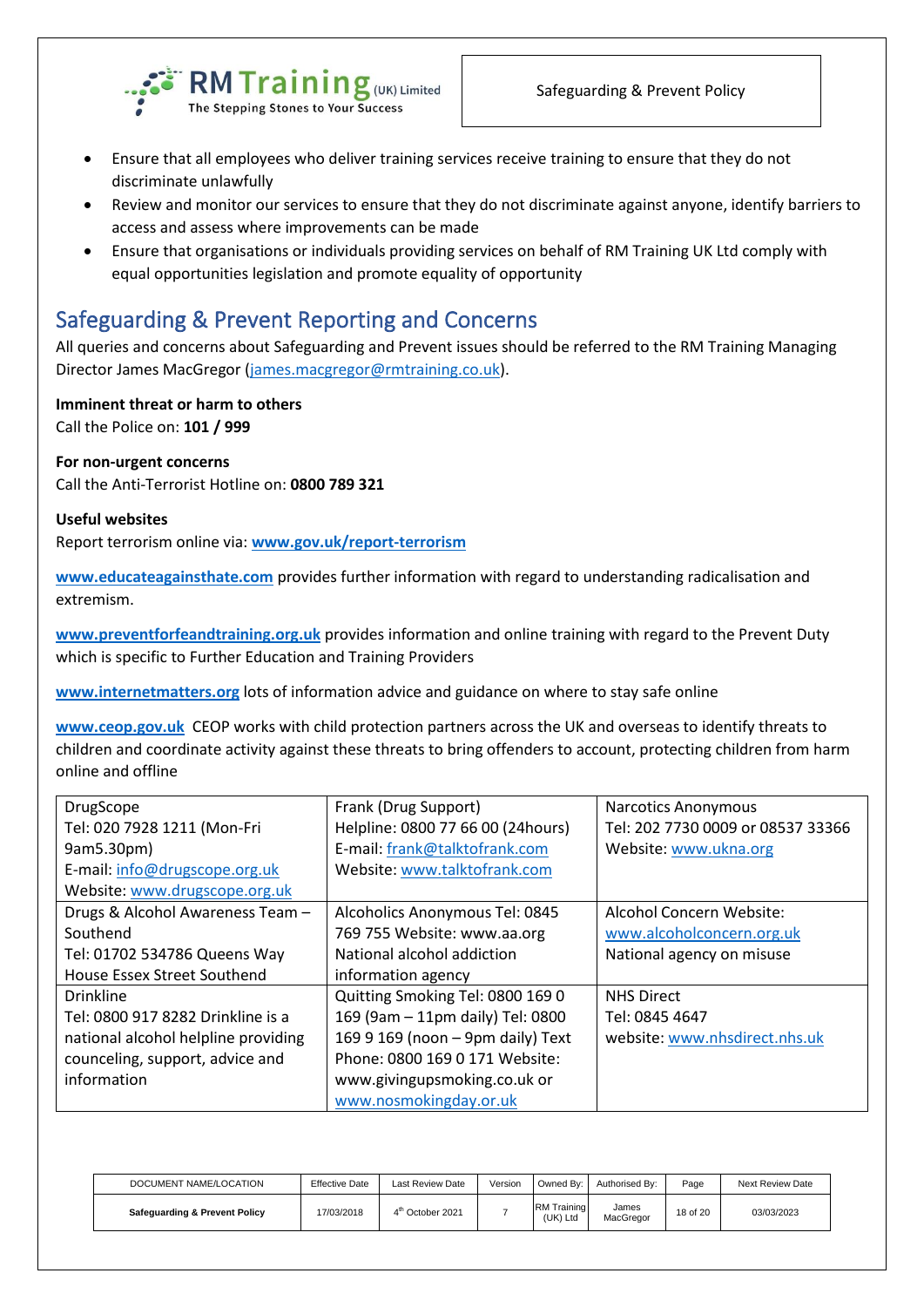

| Sexual Health Helpline Tel: 0800 567 | Care Confidential - For pregnancy  | Colchester Rape Crisis Line             |
|--------------------------------------|------------------------------------|-----------------------------------------|
| 123 Text Phone: 0800 521 361         | and post-abortion support          | P.O. Box 548, Colchester, Essex,        |
| Website: www.playingsafely.co.uk     | Tel: 0800 028 2228 or 0845 330     | CO3 3JX                                 |
|                                      | 8466 (7 days a week from 7pm -     | Helpline: 01206 769795                  |
|                                      | 10pm) and $(10am - 2pm Mon - Fri)$ | website: www.crcl.org.uk                |
| Self Harm Support Website:           | Childline                          | YoungMinds                              |
| www.selfharmuk.org                   | Tel: 0800 1111 website:            | Tel: 0207 336 8445                      |
|                                      | www.childline.org.uk               | Parents Information Service: 0800 0     |
|                                      |                                    | 8 2 38 website:                         |
|                                      |                                    | www.youngminds.org.uk/selfharm          |
| <b>Samaritans</b>                    | National Children's Bureau         | Mind                                    |
| Tel: 08457 90 90 90 Email:           | 8 Wakley Street, London, EC1V 7QE  | tel: 08457 660 163                      |
| jo@samaritans.org                    | Tel: 020 7843 6000                 | website: www.mind.org.uk                |
| website: www.samaritans.org          | Email: selfharm@ncb.org.uk         |                                         |
|                                      | website:                           |                                         |
|                                      | www.selfharm.org.uk/database       |                                         |
| <b>SHELTER</b>                       | Southend Women's aid - The Dove    | <b>YMCA</b>                             |
| For urgent advice please call: 0808  | Project                            | Southend: 01702 301301 or 01702         |
| 800 4444 (8am-8pm, seven days a      | Tel: 01702 302333                  | 335711                                  |
| week) Website:                       | 4 West Road, Westcliff on Sea,     | Romford: 01708 766211                   |
| www.england.shelter.org.uk           | Essex, SSO 9DA                     | Chelmsford: 01245 354873                |
| <b>Children and Families Dept</b>    | Mental Health Support 'See Me'     | <b>Integrated Youth Support Service</b> |
| Southend-on-Sea Borough Council      | Campaign website:                  | incorporating: Youth Offending          |
| Civic Centre Victoria Avenue         | www.justlikeme.org.uk              | <b>Connexions Youth Support Young</b>   |
| Southend-on-Sea Essex SS2 6ER Tel:   |                                    | Person Drug/Alcohol team Teenage        |
| 01702 215007                         |                                    | <b>Pregnancy Community Engagement</b>   |
|                                      |                                    | <b>Streets Ahead 01702 534300</b>       |

| DOCUMENT NAME/LOCATION        | <b>Effective Date</b> | <b>Last Review Date</b>      | Version | Owned By:                      | Authorised By:     | Page     | Next Review Date |
|-------------------------------|-----------------------|------------------------------|---------|--------------------------------|--------------------|----------|------------------|
| Safeguarding & Prevent Policy | 17/03/2018            | 4 <sup>th</sup> October 2021 |         | <b>RM</b> Training<br>(UK) Ltd | James<br>MacGregor | 19 of 20 | 03/03/2023       |